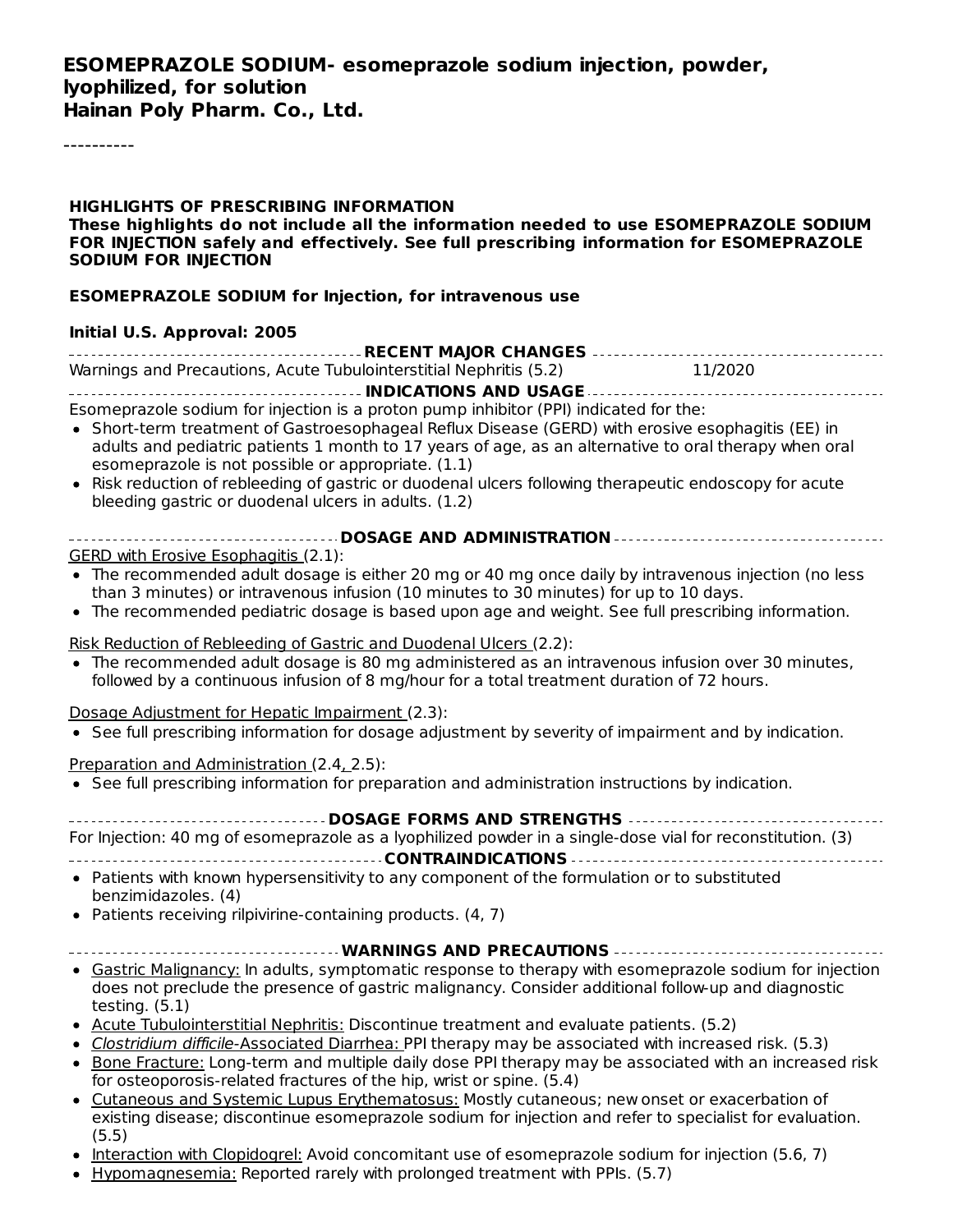- Interaction with St. John's Wort or Rifampin: Avoid concomitant use of esomeprazole sodium for injection (5.8, 7)
- Interactions with Diagnostic Investigations for Neuroendocrine Tumors: Increased chromogranin A (CgA) levels may interfere with diagnostic investigations for neuroendocrine tumors; temporarily stop esomeprazole sodium for injection at least 14 days before assessing CgA levels. (5.9, 7)
- Interaction with Methotrexate: Concomitant use with PPIs may elevate and/or prolong serum concentrations of methotrexate and/or its metabolite, possibly leading to toxicity. With high dose methotrexate administration, consider a temporary withdrawal of esomeprazole sodium for injection (5.10, 7)
- Fundic Gland Polyps: Risk increases with long-term use, especially beyond one year. Use the shortest duration of therapy. (5.11)

**ADVERSE REACTIONS** Most common adverse reactions (≥1%) are: headache, flatulence, nausea, abdominal pain, injection site reaction, diarrhea, dry mouth, dizziness/vertigo, constipation and pruritus. (6.1) **To report SUSPECTED ADVERSE REACTIONS, contact Hainan Poly Pharm. Co., Ltd. at 1-800- 571-8369 or FDA at 1-800-FDA-1088 or www.fda.gov/medwatch. DRUG INTERACTIONS** See full prescribing information for a list of clinically important drug interactions. (7) **See 17 for PATIENT COUNSELING INFORMATION.**

**Revised: 12/2020**

### **FULL PRESCRIBING INFORMATION: CONTENTS\***

#### **1 INDICATIONS AND USAGE**

1.1 Treatment of Gastroesophageal Reflux Disease (GERD) with Erosive Esophagitis (EE)

1.2 Risk Reduction of Rebleeding of Gastric or Duodenal Ulcers following Therapeutic Endoscopy in Adults

#### **2 DOSAGE AND ADMINISTRATION**

2.1 Dosage for GERD with EE

2.2 Dosage for Risk Reduction of Rebleeding of Gastric or Duodenal Ulcers following Therapeutic Endoscopy in Adults

- 2.3 Dosage Adjustment for Hepatic Impairment
- 2.4 Preparation and Administration Instructions for GERD with EE

2.5 Preparation and Administration Instructions for Risk Reduction of Rebleeding of Gastric or Duodenal Ulcers in Adults

### **3 DOSAGE FORMS AND STRENGTHS**

#### **4 CONTRAINDICATIONS**

### **5 WARNINGS AND PRECAUTIONS**

- 5.1 Presence of Gastric Malignancy
- 5.2 Acute Tubulointerstitial Nephritis
- 5.3 Clostridium difficile-Associated Diarrhea
- 5.4 Bone Fracture
- 5.5 Cutaneous and Systemic Lupus Erythematosus
- 5.6 Interaction with Clopidogrel
- 5.7 Hypomagnesemia
- 5.8 Interaction with St. John's Wort or Rifampin
- 5.9 Interactions with Diagnostic Investigations for Neuroendocrine Tumors
- 5.10 Interaction with Methotrexate
- 5.11 Fundic Gland Polyps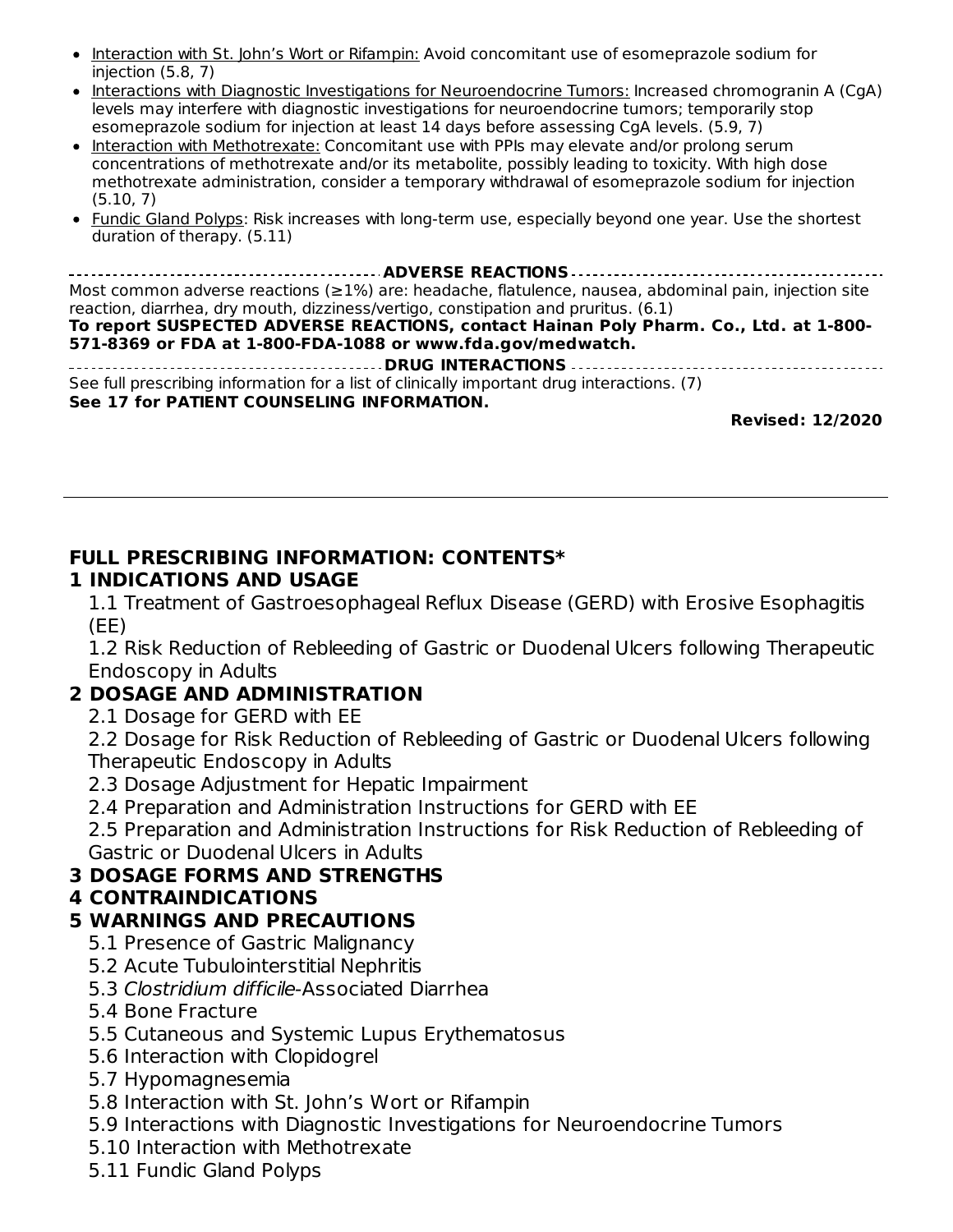### **6 ADVERSE REACTIONS**

6.1 Clinical Trials Experience

6.2 Postmarketing Experience

#### **7 DRUG INTERACTIONS**

#### **8 USE IN SPECIFIC POPULATIONS**

- 8.1 Pregnancy
- 8.2 Lactation
- 8.4 Pediatric Use
- 8.5 Geriatric Use
- 8.6 Hepatic Impairment

#### **10 OVERDOSAGE**

#### **11 DESCRIPTION**

### **12 CLINICAL PHARMACOLOGY**

- 12.1 Mechanism of Action
- 12.2 Pharmacodynamics
- 12.3 Pharmacokinetics
- 12.4 Microbiology
- 12.5 Pharmacogenomics

### **13 NONCLINICAL TOXICOLOGY**

- 13.1 Carcinogenesis, Mutagenesis, Impairment of Fertility
- 13.2 Animal Toxicology and/or Pharmacology

#### **14 CLINICAL STUDIES**

- 14.1 Acid Suppression in GERD
- 14.2 Bleeding Gastric or Duodenal Ulcers

#### **16 HOW SUPPLIED/STORAGE AND HANDLING**

#### **17 PATIENT COUNSELING INFORMATION**

 $\ast$  Sections or subsections omitted from the full prescribing information are not listed.

#### **FULL PRESCRIBING INFORMATION**

### **1 INDICATIONS AND USAGE**

#### **1.1 Treatment of Gastroesophageal Reflux Disease (GERD) with Erosive Esophagitis (EE)**

Esomeprazole sodium for injection is indicated for the short-term treatment of GERD with EE in adults and pediatric patients 1 month to 17 years, inclusively as an alternative to oral therapy when oral esomeprazole is not possible or appropriate.

#### **1.2 Risk Reduction of Rebleeding of Gastric or Duodenal Ulcers following Therapeutic Endoscopy in Adults**

Esomeprazole sodium for injection is indicated for risk reduction of rebleeding of gastric or duodenal ulcers following therapeutic endoscopy for acute bleeding gastric or duodenal ulcers in adults.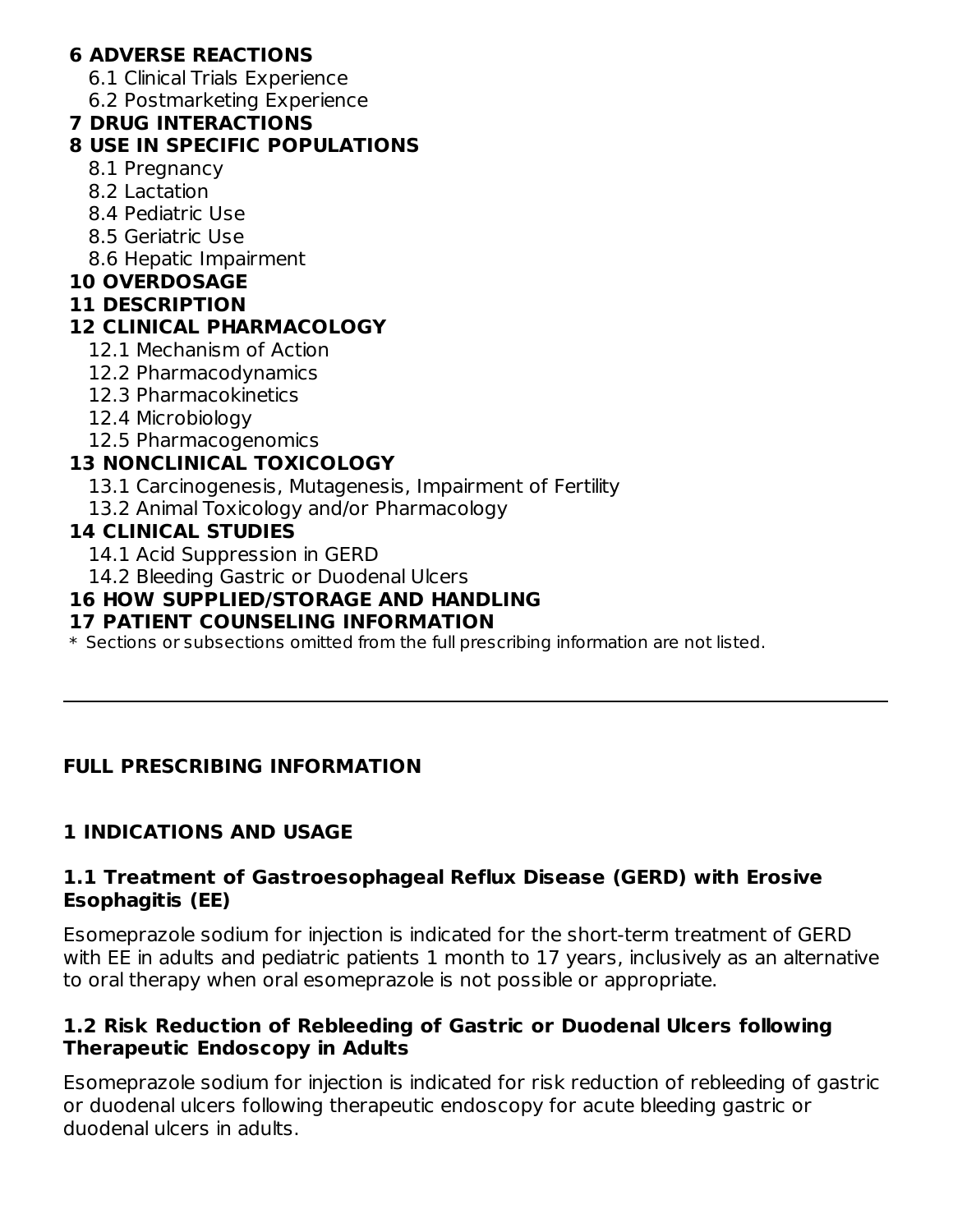#### **2 DOSAGE AND ADMINISTRATION**

### **2.1 Dosage for GERD with EE**

#### Adult Patients

The recommended adult dosage is either 20 mg or 40 mg esomeprazole sodium for injection given once daily by intravenous injection (over at least 3 minutes) or intravenous infusion (10 minutes to 30 minutes) for up to 10 days [see Dosage and Administration (2.4)].

#### Pediatric Patients

The recommended dosage for pediatric patients is based on age and body weight as shown in Table 1 below. Administer as an intravenous infusion over 10 to 30 minutes once daily for up to 10 days [see Dosage and Administration (2.4)] .

#### **Table 1: Recommended Pediatric Dosage Regimen for GERD with EE**

|                                    | <b>Age and Body Weight</b> | <b>Dosage Regimen</b>           |
|------------------------------------|----------------------------|---------------------------------|
| 1 month to less than 1 year of age |                            | $ 0.5 \rangle$ mg/kg once daily |
| 1 year to 17 years                 | less than 55 kg            | $ 10 \rangle$ mg once daily     |
|                                    | 55 kg or greater           | 20 mg once daily                |

#### Completion of Treatment

- The safety and effectiveness of esomeprazole sodium for injection for more than 10 days have not been demonstrated.
- As soon as oral therapy is possible or appropriate, discontinue intravenous therapy with esomeprazole sodium for injection and continue with oral esomeprazole therapy.

#### **2.2 Dosage for Risk Reduction of Rebleeding of Gastric or Duodenal Ulcers following Therapeutic Endoscopy in Adults**

The recommended adult dosage is 80 mg esomeprazole sodium for injection administered as an intravenous infusion over 30 minutes followed by a continuous infusion of 8 mg/hour for a total treatment duration of 72 hours (i.e., includes initial 30 minute loading dose plus 71.5 hours of continuous infusion) [see Dosage and Administration (2.5)] .

Intravenous therapy is aimed solely at the acute initial management of bleeding gastric or duodenal ulcers and does not constitute full treatment. Administer oral acidsuppressive therapy following intravenous therapy for a full course of treatment.

### **2.3 Dosage Adjustment for Hepatic Impairment**

#### GERD with EE

For patients with severe hepatic impairment (Child-Pugh Class C), the maximum dosage is 20 mg once daily [see Use in Specific Populations (8.6)] .

#### Risk Reduction of Rebleeding of Gastric or Duodenal Ulcers following Therapeutic Endoscopy in Adults

For patients with mild to moderate hepatic impairment (Child-Pugh Classes A and B,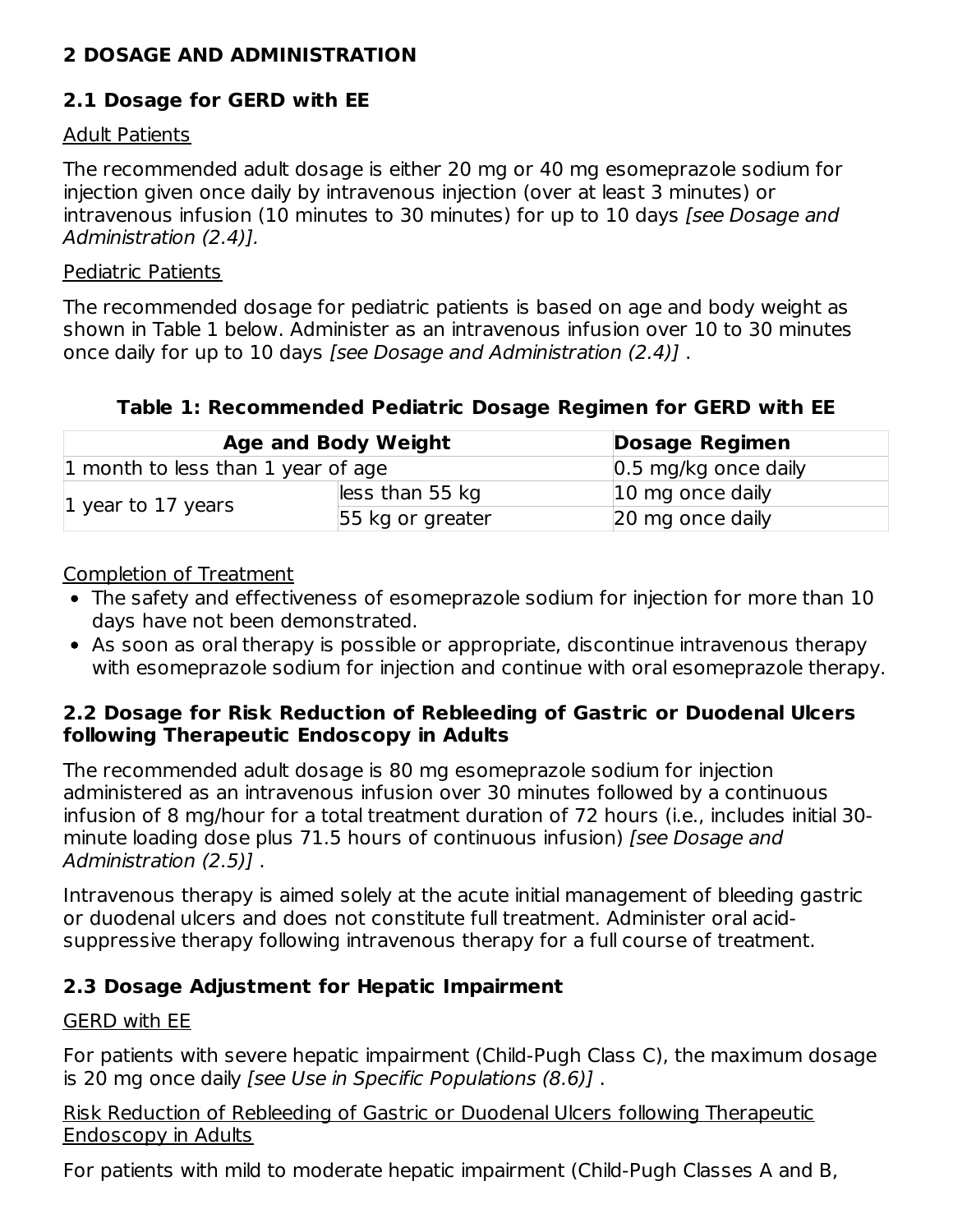respectively), administered 80 mg as an intravenous infusion over 30 minutes, followed by a continuous infusion of 6 mg/hour for 71.5 hours.

For patients with severe hepatic impairment (Child-Pugh Class C), administered 80 mg as an intravenous infusion over 30 minutes, followed by a continuous infusion of 4 mg/hour for 71.5 hours [see Use in Specific Populations (8.6)] .

### **2.4 Preparation and Administration Instructions for GERD with EE**

Do not administer esomeprazole sodium for injection concomitantly with any other medications through the same intravenous site and/or tubing.

Oral antacids may be used during treatment with esomeprazole sodium for injection

### Intravenous Injection Over At Least 3 Minutes in Adult Patients

- 1. Reconstitute esomeprazole sodium for injection with 5 mL of 0.9% Sodium Chloride Injection, USP.
- 2. Withdraw the desired dose of the reconstituted esomeprazole sodium for injection solution for a 20 mg or 40 mg dose.
- 3. Discard any unused portion of esomeprazole sodium for injection solution remaining in the vial.
- 4. Inspect the reconstituted esomeprazole sodium for injection solution visually for particulate matter and discoloration prior to and during administration.
- 5. Administer as an intravenous injection over no less than 3 minutes.
- 6. Flush the intravenous line with either 0.9% Sodium Chloride Injection, USP, Lactated Ringer's Injection, USP or 5% Dextrose Injection, USP both prior to and after administration of esomeprazole sodium for injection

Intravenous Infusion Over 10 Minutes to 30 Minutes in Adult and Pediatric Patients

- 1. Reconstitute the contents of one vial of esomeprazole sodium for injection with 5 mL of 0.9% Sodium Chloride Injection, USP, Lactated Ringer's Injection, USP or 5% Dextrose Injection, USP.
- 2. Further dilute the resulting solution with 45 mL of 0.9% Sodium Chloride Injection, USP, Lactated Ringer's Injection, USP or 5% Dextrose Injection, USP to a final concentration of 0.8 mg/mL.
- 3. Withdraw the desired dose of the reconstituted esomeprazole sodium for injection solution for an adult or pediatric dose.
- 4. Discard any unused portion of esomeprazole sodium for injection solution remaining in the vial.
- 5. Inspect the reconstituted esomeprazole sodium for injection solution visually for particulate matter and discoloration prior to and during administration.
- 6. Administer intravenously over 10 minutes to 30 minutes.
- 7. Flush the intravenous line with either 0.9% Sodium Chloride Injection, USP, Lactated Ringer's Injection, USP or 5% Dextrose Injection, USP both prior to and after administration of esomeprazole sodium for injection

### Storage

Store the final (diluted) esomeprazole sodium for injection solution at room temperature up to 30°C (86°F) and administer within the designated time period as listed in Table 2 below.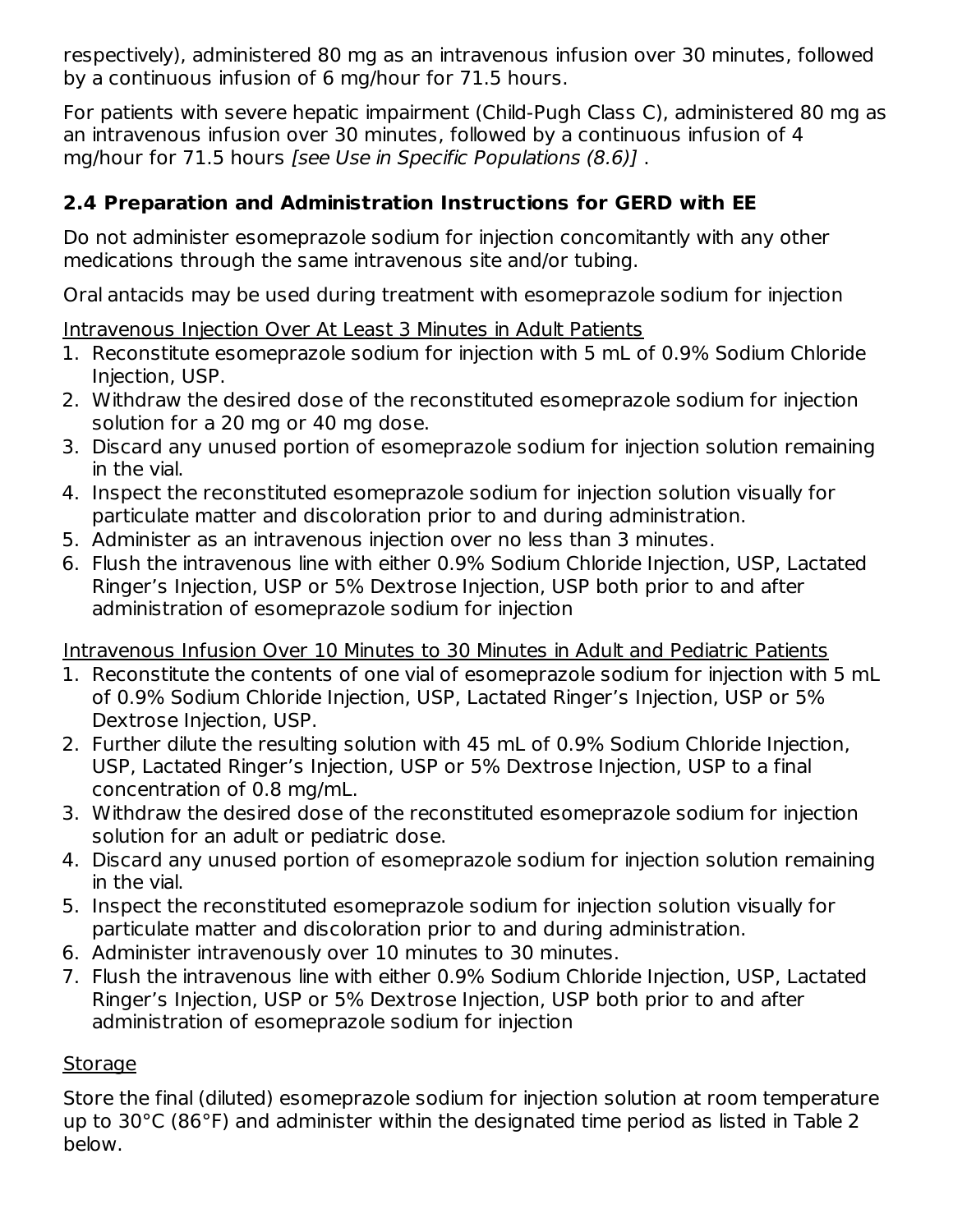#### **Table 2: Storage Time for Final (diluted) Esomeprazole Sodium for Injection Solution**

| <b>Diluent</b>                      | <b>Administer within:</b> |
|-------------------------------------|---------------------------|
| 0.9% Sodium Chloride Injection, USP | 12 hours                  |
| Lactated Ringer's Injection, USP    | 12 hours                  |
| 5% Dextrose Injection, USP          | 6 hours                   |

#### **2.5 Preparation and Administration Instructions for Risk Reduction of Rebleeding of Gastric or Duodenal Ulcers in Adults**

Do not administer esomeprazole sodium for injection concomitantly with any other medications through the same intravenous site and/or tubing.

Oral antacids may be used during treatment with esomeprazole sodium for injection

#### Loading Dose (80 mg)

- 1. Reconstitute each of two 40 mg vials of esomeprazole sodium for injection with 5 mL of 0.9% Sodium Chloride Injection, USP.
- 2. Further dilute the resulting solution in 100 mL 0.9% Sodium Chloride Injection, USP.
- 3. Inspect the reconstituted esomeprazole sodium for injection solution visually for particulate matter and discoloration prior to and during administration.
- 4. Administer intravenously over 30 minutes.
- 5. Flush the intravenous line with either 0.9% Sodium Chloride Injection, USP, Lactated Ringer's Injection, USP or 5% Dextrose Injection, USP both prior to and after administration of esomeprazole sodium for injection

### Continuous Infusion

- 1. Reconstitute each of two 40 mg vials of esomeprazole sodium for injection with 5 mL of 0.9% Sodium Chloride Injection, USP.
- 2. Further dilute the reconstituted esomeprazole sodium for injection solution in 100 mL 0.9% Sodium Chloride Injection, USP.
- 3. Inspect the reconstituted esomeprazole sodium for injection solution visually for particulate matter and discoloration prior to and during administration.
- 4. Administer intravenously as a continuous infusion at a rate of 8 mg/hour for 71.5 hours.
- 5. Flush the intravenous line with either 0.9% Sodium Chloride Injection, USP, Lactated Ringer's Injection, USP or 5% Dextrose Injection, USP both prior to and after administration of esomeprazole sodium for injection

#### Storage

Store the final (diluted) esomeprazole sodium for injection solution at room temperature up to 30°C (86°F) and administer within 12 hours.

### **3 DOSAGE FORMS AND STRENGTHS**

For Injection: 40 mg of esomeprazole as a white to off-white lyophilized powder in a single-dose vial for reconstitution.

## **4 CONTRAINDICATIONS**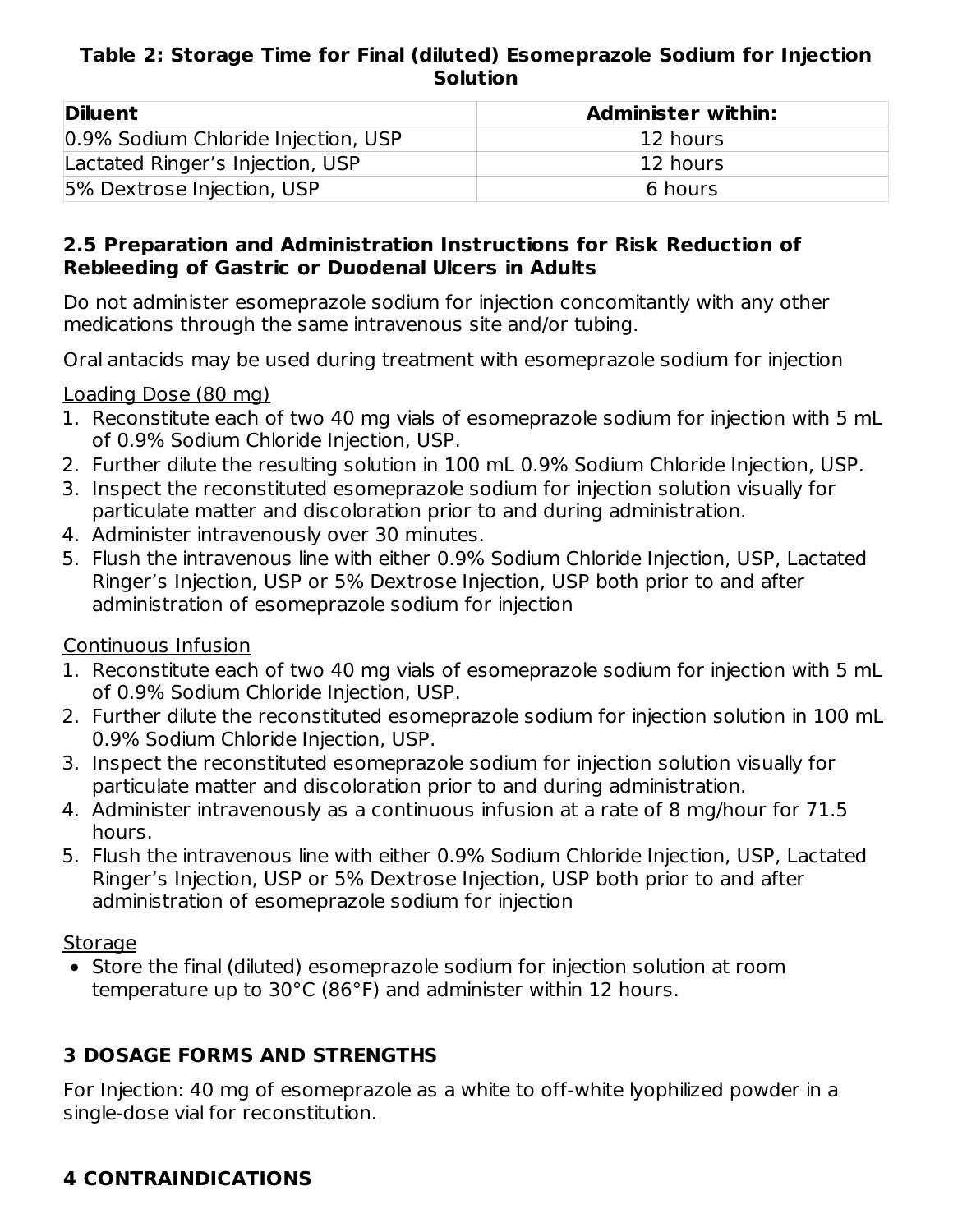- Esomeprazole sodium for injection is contraindicated in patients with known  $\bullet$ hypersensitivity to substituted benzimidazoles or to any component of the formulation. Hypersensitivity reactions may include anaphylaxis, anaphylactic shock, angioedema, bronchospasm, acute tubulointerstitial nephritis, and urticaria [see Warnings and Precautions (5.2), Adverse Reactions (6.2)] .
- Proton pump inhibitors (PPIs), including esomeprazole sodium for injection, are contraindicated in patients receiving rilpivirine-containing products [see Drug Interactions (7)] .

### **5 WARNINGS AND PRECAUTIONS**

### **5.1 Presence of Gastric Malignancy**

In adults, symptomatic response to therapy with esomeprazole sodium for injection does not preclude the presence of gastric malignancy. Consider additional follow-up and diagnostic testing in adults patients who have suboptimal response or an early symptomatic relapse after completing treatment with a PPI. In older patients also consider an endoscopy.

### **5.2 Acute Tubulointerstitial Nephritis**

Acute tubulointerstitial nephritis (TIN) has been observed in patients taking PPIs and may occur at any point during PPI therapy. Patients may present with varying signs and symptoms from symptomatic hypersensitivity reactions to non-specific symptoms of decreased renal function (e.g., malaise, nausea, anorexia). In reported case series, some patients were diagnosed on biopsy and in the absence of extra-renal manifestations (e.g., fever, rash or arthralgia). Discontinue esomeprazole sodium for injection and evaluate patients with suspected acute TIN [see Contraindications (4)] .

### **5.3 Clostridium difficile-Associated Diarrhea**

Published observational studies suggest that PPI therapy like esomeprazole sodium for injection may be associated with an increased risk of Clostridium difficile-associated diarrhea, especially in hospitalized patients. This diagnosis should be considered for diarrhea that does not improve [see Adverse Reactions (6.2)] .

Patients should use the lowest dose and shortest duration of PPI therapy appropriate to the condition being treated.

### **5.4 Bone Fracture**

Several published observational studies suggest that proton pump inhibitor (PPI) therapy may be associated with an increased risk for osteoporosis-related fractures of the hip, wrist, or spine. The risk of fracture was increased in patients who received high-dose, defined as multiple daily doses, and long-term PPI therapy (a year or longer). Patients should use the lowest dose and shortest duration of PPI therapy appropriate to the condition being treated. Patients at risk for osteoporosis-related fractures should be managed according to established treatment guidelines [see Dosage and Administration (2.1, 2.2), Adverse Reactions (6.2)].

### **5.5 Cutaneous and Systemic Lupus Erythematosus**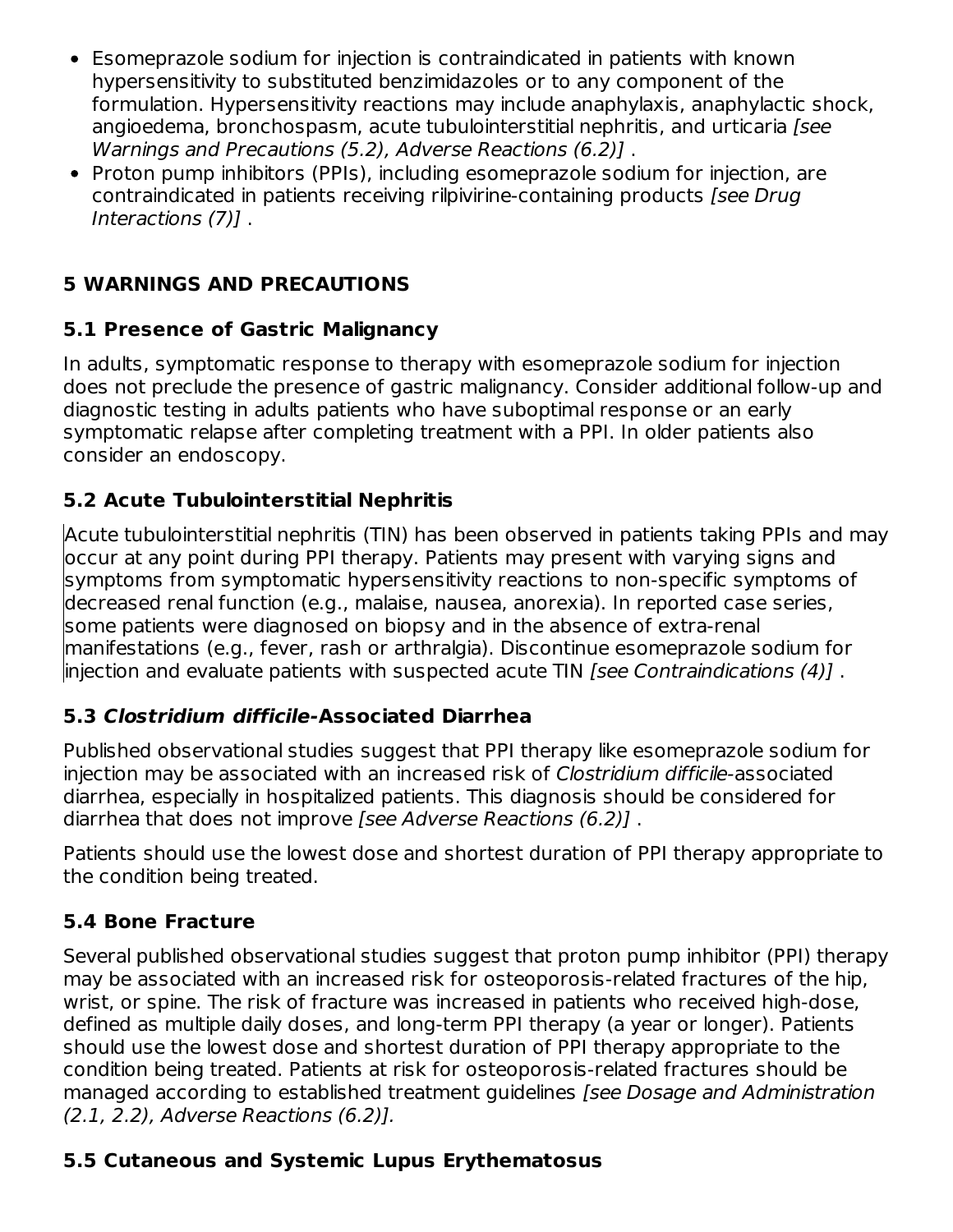Cutaneous lupus erythematosus (CLE) and systemic lupus erythematosus (SLE) have been reported in patients taking PPIs, including esomeprazole. These events have occurred as both new onset and an exacerbation of existing autoimmune disease. The majority of PPI-induced lupus erythematosus cases were CLE.

The most common form of CLE reported in patients treated with PPIs was subacute CLE (SCLE) and occurred within weeks to years after continuous drug therapy in patients ranging from infants to the elderly. Generally, histological findings were observed without organ involvement.

Systemic lupus erythematosus (SLE) is less commonly reported than CLE in patients receiving PPIs. PPI associated SLE is usually milder than non-drug induced SLE. Onset of SLE typically occurred within days to years after initiating treatment primarily in patients ranging from young adults to the elderly. The majority of patients presented with rash; however, arthralgia and cytopenia were also reported.

Avoid administration of PPIs for longer than medically indicated. If signs or symptoms consistent with CLE or SLE are noted in patients receiving esomeprazole sodium for injection, discontinue the drug and refer the patient to the appropriate specialist for evaluation. Most patients improve with discontinuation of the PPI alone in 4 to 12 weeks. Serological testing (e.g., ANA) may be positive and elevated serological test results may take longer to resolve than clinical manifestations.

### **5.6 Interaction with Clopidogrel**

Avoid concomitant use of esomeprazole sodium for injection with clopidogrel. Clopidogrel is a prodrug. Inhibition of platelet aggregation by clopidogrel is entirely due to an active metabolite. The metabolism of clopidogrel to its active metabolite can be impaired by use with concomitant medications, such as esomeprazole, that inhibit CYP2C19 activity. Concomitant use of clopidogrel with 40 mg esomeprazole reduces the pharmacological activity of clopidogrel. When using esomeprazole sodium for injection consider alternative anti-platelet therapy [see Drug Interactions (7)].

### **5.7 Hypomagnesemia**

Hypomagnesemia, symptomatic and asymptomatic, has been reported rarely in patients treated with PPIs for at least three months, in most cases after a year of therapy. Serious adverse events include tetany, arrhythmias, and seizures. In most patients, treatment of hypomagnesemia required magnesium replacement and discontinuation of the PPI.

For patients expected to be on prolonged treatment or who take PPIs with medications such as digoxin or drugs that may cause hypomagnesemia (e.g., diuretics), health care professionals may consider monitoring magnesium levels prior to initiation of PPI treatment and periodically [see Adverse Reactions (6.2)].

### **5.8 Interaction with St. John's Wort or Rifampin**

Drugs which induce CYP2C19 or CYP3A4 (such as St. John's Wort or rifampin) can substantially decrease esomeprazole concentrations [see Drug Interactions (7)] . Avoid concomitant use of esomeprazole sodium for injection with St. John's Wort or rifampin.

## **5.9 Interactions with Diagnostic Investigations for Neuroendocrine Tumors**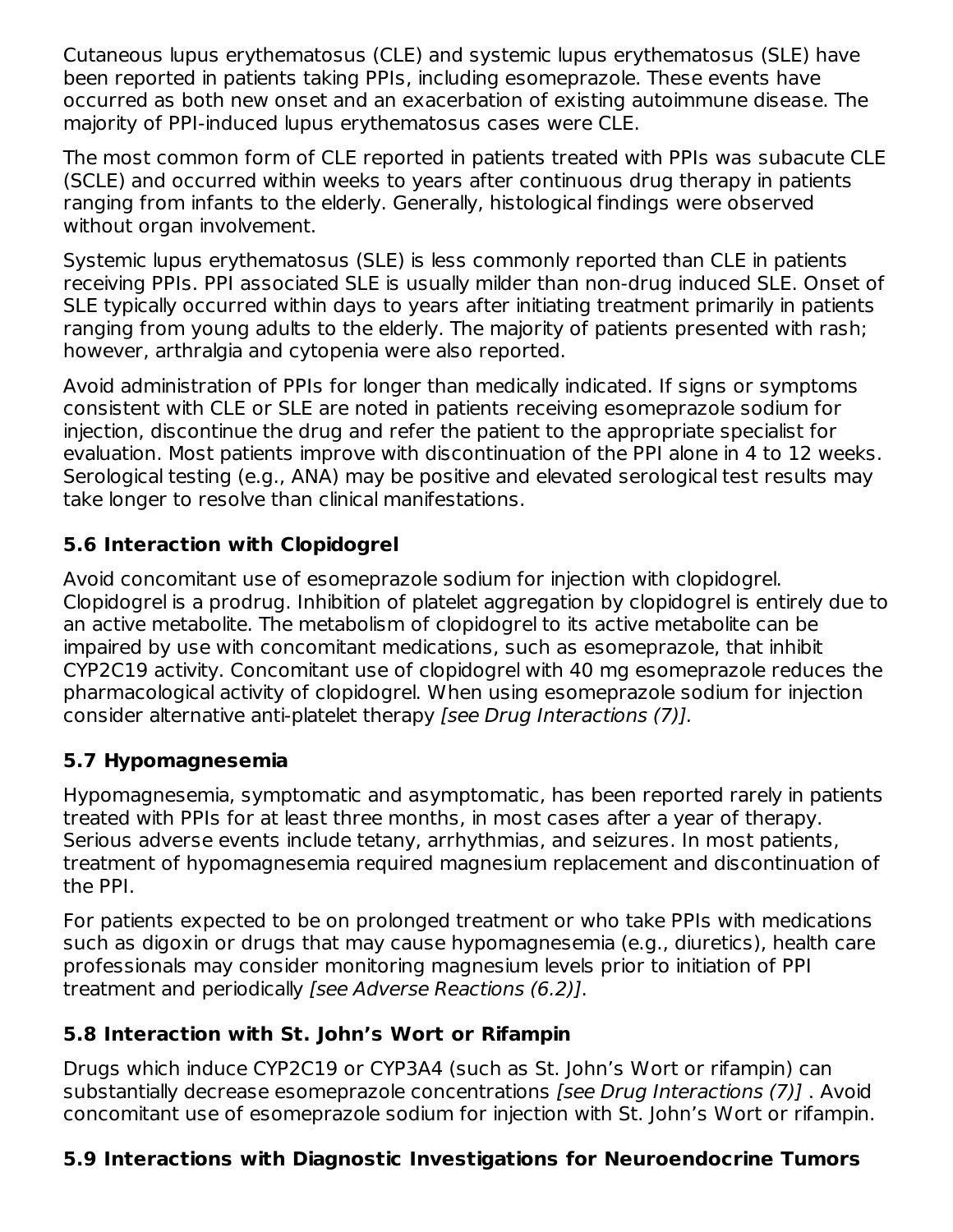Serum chromogranin A (CgA) levels increase secondary to drug-induced decreases in gastric acidity. The increased CgA level may cause false positive results in diagnostic investigations for neuroendocrine tumors. Healthcare providers should temporarily stop esomeprazole treatment at least 14 days before assessing CgA levels and consider repeating the test if initial CgA levels are high. If serial tests are performed (e.g., for monitoring), the same commercial laboratory should be used for testing, as reference ranges between tests may vary [see Drug Interactions (7)] .

### **5.10 Interaction with Methotrexate**

Literature suggests that concomitant use of PPIs with methotrexate (primarily at high dose; see methotrexate prescribing information) may elevate and prolong serum levels of methotrexate and/or its metabolite, possibly leading to methotrexate toxicities. In high-dose methotrexate administration, a temporary withdrawal of the PPI may be considered in some patients [see Drug Interactions (7)] .

### **5.11 Fundic Gland Polyps**

PPI use is associated with an increased risk of fundic gland polyps that increases with long-term use, especially beyond one year. Most PPI users who developed fundic gland polyps were asymptomatic and fundic gland polyps were identified incidentally on endoscopy. Use the shortest duration of PPI therapy appropriate to the condition being treated.

### **6 ADVERSE REACTIONS**

The following serious adverse reactions are described below and elsewhere in labeling:

- Acute Tubulointerstitial Nephritis *[see Warnings and Precautions (5.2)]*
- Clostridium difficile-Associated Diarrhea [see Warnings and Precautions (5.3)]
- Bone Fracture *[see Warnings and Precautions (5.4)]*
- Cutaneous and Systemic Lupus Erythematosus *[see Warnings and Precautions (5.5)]*
- Hypomagnesemia [see Warnings and Precautions (5.7)]
- Fundic Gland Polyps [see Warnings and Precautions (5.11)]

## **6.1 Clinical Trials Experience**

Because clinical trials are conducted under widely varying conditions, adverse reaction rates observed in the clinical trials of a drug cannot be directly compared to rates in the clinical trials of another drug and may not reflect the rates observed in practice.

### Symptomatic GERD and EE

### **Adults**

The safety of esomeprazole sodium for injection is based on results from clinical trials conducted in four different populations including healthy subjects (n=204) and patients with bleeding gastric or duodenal ulcers (n=375).

The data described below reflect exposure to esomeprazole sodium for injection in 359 patients in actively-controlled trials: symptomatic GERD with or without a history of EE  $(n=199)$  and patients with EE (n=160). The population was 18 to 77 years of age; 45% Male, 52% Caucasian, 17% Black, 3% Asian, and 28% other race. Most patients received doses of either 20 or 40 mg either as an infusion or an injection. Adverse reactions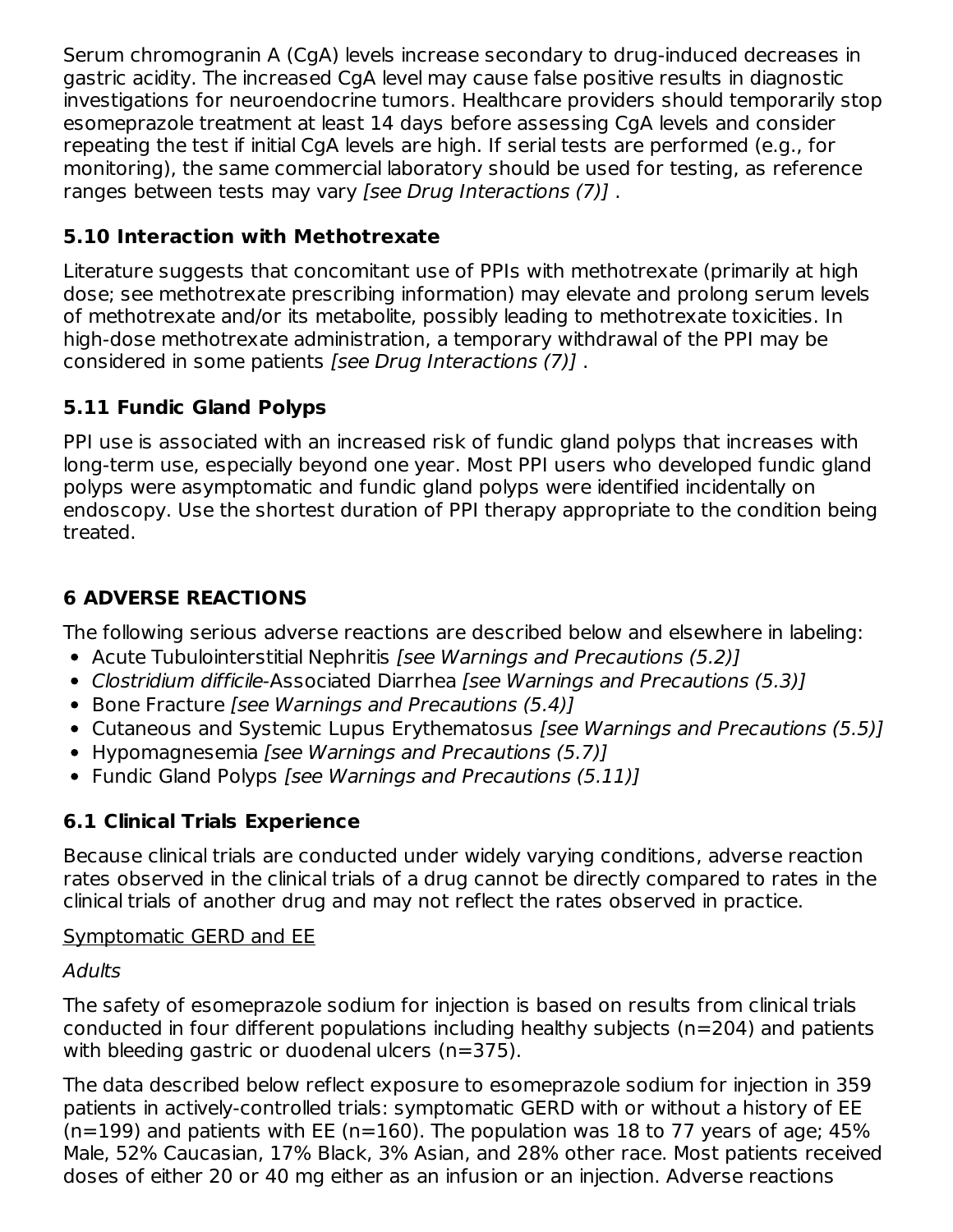| <b>Adverse Reactions</b> | % of patients<br><b>Esomeprazole Sodium for Injection</b><br>$(n=359)$ |
|--------------------------|------------------------------------------------------------------------|
| Headache                 | 11                                                                     |
| Flatulence               | 10                                                                     |
| Nausea                   | 6                                                                      |
| Abdominal pain           | 6                                                                      |
| Diarrhea                 | 4                                                                      |
| Mouth dry                |                                                                        |
| Dizziness/vertigo        |                                                                        |
| Constipation             | 3                                                                      |
| Injection site reaction  | っ                                                                      |
| Pruritus                 |                                                                        |

#### **Table 3: Adverse Reactions in the Esomeprazole Sodium for Injection Group \* in Active Controlled Trials of Symptomatic GERD with or without EE**

 $\ast$  Incidence of at least 1% in the esomeprazole sodium for injection group

Intravenous treatment with esomeprazole sodium for injection 20 and 40 mgadministered as an injection or as an infusion was found to have a safety profile similar to that of oral esomeprazole.

#### Pediatrics

A randomized, open-label, multi-national study to evaluate the pharmacokinetics of repeated intravenous doses of once daily esomeprazole sodium for injection in pediatric patients 1 month to 17 years old, inclusive was performed [see Clinical Pharmacology (12.3)] . The safety results are consistent with the known safety profile of esomeprazole and no unexpected safety signals were identified.

#### Risk Reduction of Rebleeding of Gastric or Duodenal Ulcers in Adults

The data described in Table 4 below reflect exposure to esomeprazole sodium for injection in 375 patients who presented with endoscopically confirmed gastric or duodenal ulcer bleeding in a placebo-controlled trial. The population was 18 to 98 years old; 68% Male, 87% Caucasian, 1% Black, 7% Asian, and 4% other race. Following endoscopic hemostasis, patients received either placebo or 80 mg esomeprazole sodium for injection as an intravenous infusion over 30 minutes followed by a continuous infusion of 8 mg/hour for a total treatment duration of 72 hours. After the initial 72-hour period, all patients received an oral PPI for 27 days.

#### **Table 4: Adverse Reactions Occurring within 72 Hours after Start of \*Treatment in Patients with Endoscopically Confirmed Bleeding Ulcers**

| % of patients                                                   |                             |
|-----------------------------------------------------------------|-----------------------------|
| <b>Esomeprazole Sodium for</b><br><b>Injection</b><br>$(n=375)$ | <b>Placebo</b><br>$(n=389)$ |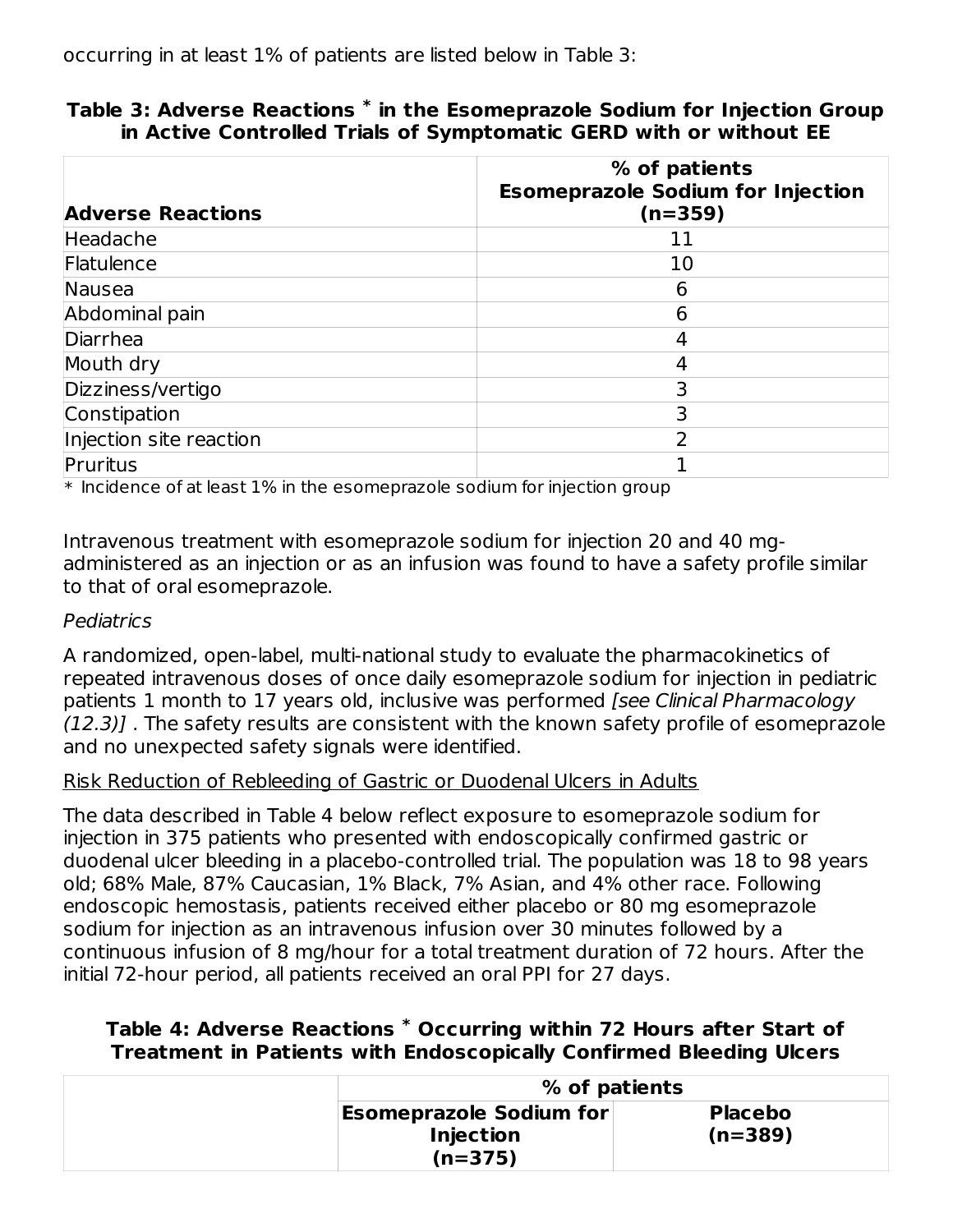| Duodenal ulcer hemorrhage   |  |
|-----------------------------|--|
| Injection site reaction $†$ |  |
| $P$ <i>yrexia</i>           |  |
| Cough                       |  |
| <b>Dizziness</b>            |  |

 $\,^*$  Incidence  $\geq$ 1% in the esomeprazole sodium for injection group and greater than placebo group.

† Injection site reactions included erythema, swelling, inflammation, pruritus, phlebitis, thrombophlebitis and superficial phlebitis.

With the exception of injection site reactions described above, intravenous treatment with esomeprazole sodium for injection administered as an injection or as an infusion was found to have a safety profile similar to that of oral esomeprazole.

### **6.2 Postmarketing Experience**

The following adverse reactions have been identified during post-approval use of esomeprazole. Because these reactions are reported voluntarily from a population of uncertain size, it is not always possible to reliably estimate their frequency or establish a causal relationship to drug exposure.

Blood and Lymphatic System Disorders: agranulocytosis, pancytopenia;

Eye Disorders: blurred vision;

Gastrointestinal Disorders: pancreatitis; stomatitis; microscopic colitis; fundic gland polyps;

Hepatobiliary Disorders: hepatic failure, hepatitis with or without jaundice;

Immune System Disorders: anaphylactic reaction/shock; systemic lupus erythematosus;

Infections and Infestations: GI candidiasis;

Metabolism and nutritional disorders: hypomagnesemia with or without hypocalcemia and/or hypokalemia;

Musculoskeletal and Connective Tissue Disorders: muscular weakness, myalgia, bone fracture;

Nervous System Disorders: hepatic encephalopathy, taste disturbance;

Psychiatric Disorders: aggression, agitation, depression, hallucination;

Renal and Urinary Disorders: interstitial nephritis;

Reproductive System and Breast Disorders: gynecomastia;

Respiratory, Thoracic and Mediastinal Disorders: bronchospasm;

Skin and Subcutaneous Tissue Disorders: alopecia, erythema multiforme, hyperhidrosis, photosensitivity, Stevens-Johnson syndrome, toxic epidermal necrolysis (TEN, some fatal), cutaneous lupus erythematosus.

Adverse reactions associated with omeprazole may also be expected to occur with esomeprazole sodium for injection See the full prescribing information for oral omeprazole for complete safety information.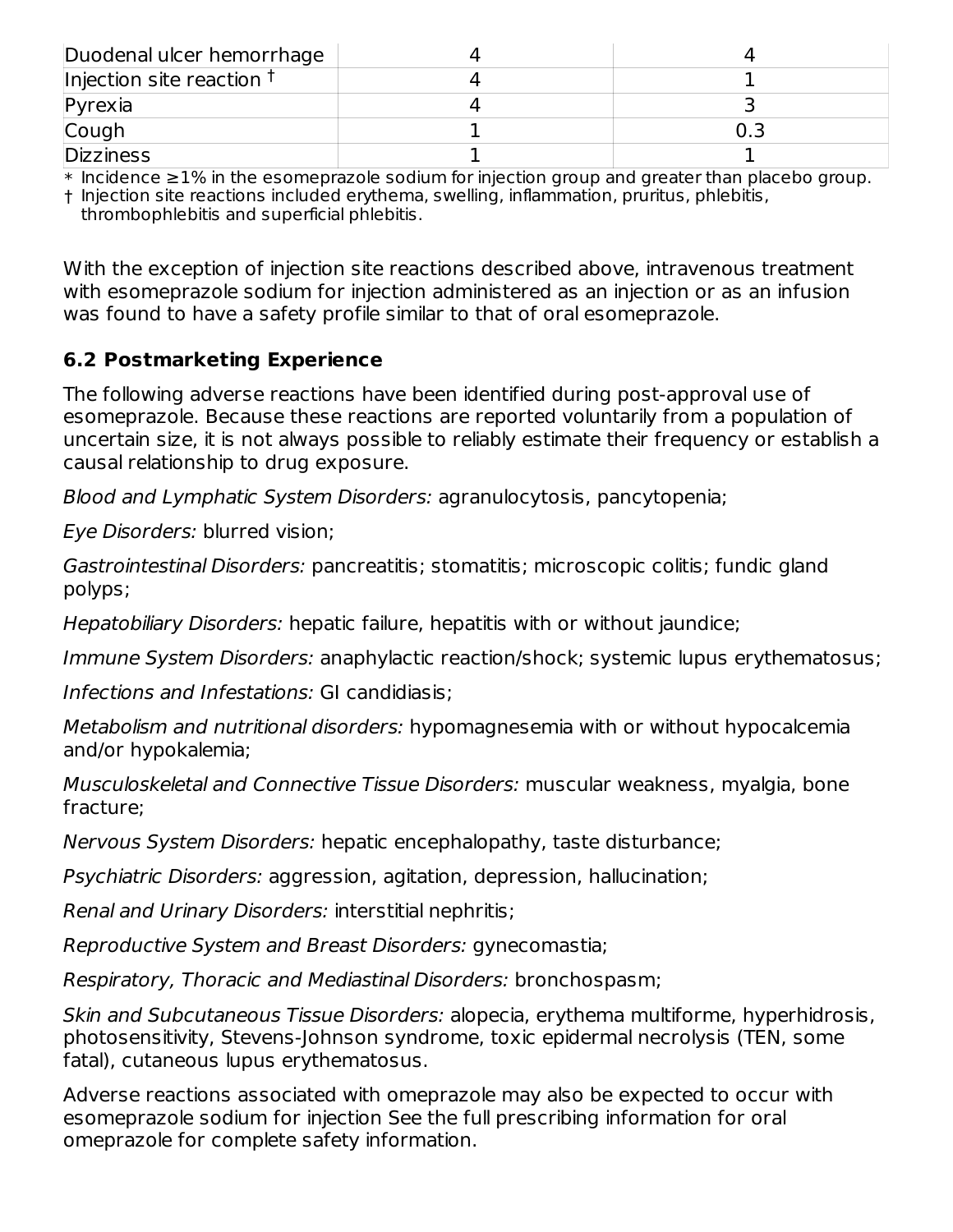### **7 DRUG INTERACTIONS**

Tables 5 and 6 include drugs with clinically important drug interactions and interaction with diagnostics when administered concomitantly with esomeprazole and instructions for preventing or managing them.

Consult the labeling of concomitantly used drugs to obtain further information about interactions with PPIs.

| Table 5: Clinically Relevant Interactions Affecting Drugs Co-Administered with |  |
|--------------------------------------------------------------------------------|--|
| <b>Esomeprazole and Interaction with Diagnostics</b>                           |  |

| <b>Antiretrovirals</b> |                                                                                                                                                                                                                                                                                                                                                                                                                                                                                                                                                                                                                                                                                                                                         |
|------------------------|-----------------------------------------------------------------------------------------------------------------------------------------------------------------------------------------------------------------------------------------------------------------------------------------------------------------------------------------------------------------------------------------------------------------------------------------------------------------------------------------------------------------------------------------------------------------------------------------------------------------------------------------------------------------------------------------------------------------------------------------|
| Clinical Impact:       | The effect of PPIs on antiretroviral drugs is variable. The clinical<br>importance and the mechanisms behind these interactions are not<br>always known.<br>• Decreased exposure of some antiretroviral drugs (e.g., rilpivirine<br>atazanavir, and nelfinavir) when used concomitantly with<br>esomeprazole may reduce antiviral effect and promote the<br>development of drug resistance [see Clinical Pharmacology (12.3)].<br>Increased exposure of other antiretroviral drugs (e.g., saquinavir)<br>when used concomitantly with esomeprazole may increase toxicity<br>[see Clinical Pharmacology (12.3)].<br>• There are other antiretroviral drugs which do not result in clinically<br>relevant interactions with esomeprazole. |
| Intervention:          | Rilpivirine-containing products: Concomitant use with esomeprazole<br>sodium for injection is contraindicated [see Contraindications (4)] .<br>Atazanavir: See prescribing information for atazanavir for dosing<br>information.<br>Nelfinavir: Avoid concomitant use with esomeprazole sodium for<br>injection. See prescribing information for nelfinavir.<br>Saquinavir: See the prescribing information for saquinavir for<br>monitoring of potential saquinavir-related toxicities.<br>Other antiretrovirals: See prescribing information for specific<br>antiretroviral drugs                                                                                                                                                     |
| <b>Warfarin</b>        |                                                                                                                                                                                                                                                                                                                                                                                                                                                                                                                                                                                                                                                                                                                                         |
|                        | Increased INR and prothrombin time in patients receiving PPIs,<br>Clinical Impact: including esomeprazole, and warfarin concomitantly. Increases in INR<br>and prothrombin time may lead to abnormal bleeding and even death.                                                                                                                                                                                                                                                                                                                                                                                                                                                                                                           |
| Intervention:          | Monitor INR and prothrombin time and adjust the dose of warfarin, if<br>needed, to maintain the target INR range.                                                                                                                                                                                                                                                                                                                                                                                                                                                                                                                                                                                                                       |
| Methotrexate           |                                                                                                                                                                                                                                                                                                                                                                                                                                                                                                                                                                                                                                                                                                                                         |
| Clinical Impact:       | Concomitant use of esomeprazole with methotrexate (primarily at high<br>dose) may elevate and prolong serum concentrations of methotrexate<br>and/or its metabolite hydroxymethotrexate, possibly leading to<br>methotrexate toxicities. No formal drug interaction studies of high-<br>dose methotrexate with PPIs have been conducted [see Warnings and<br>Precautions (5.10)].                                                                                                                                                                                                                                                                                                                                                       |
|                        | Intervaction. <sup>[A</sup> temporary withdrawal of esomeprazole sodium for injection may be                                                                                                                                                                                                                                                                                                                                                                                                                                                                                                                                                                                                                                            |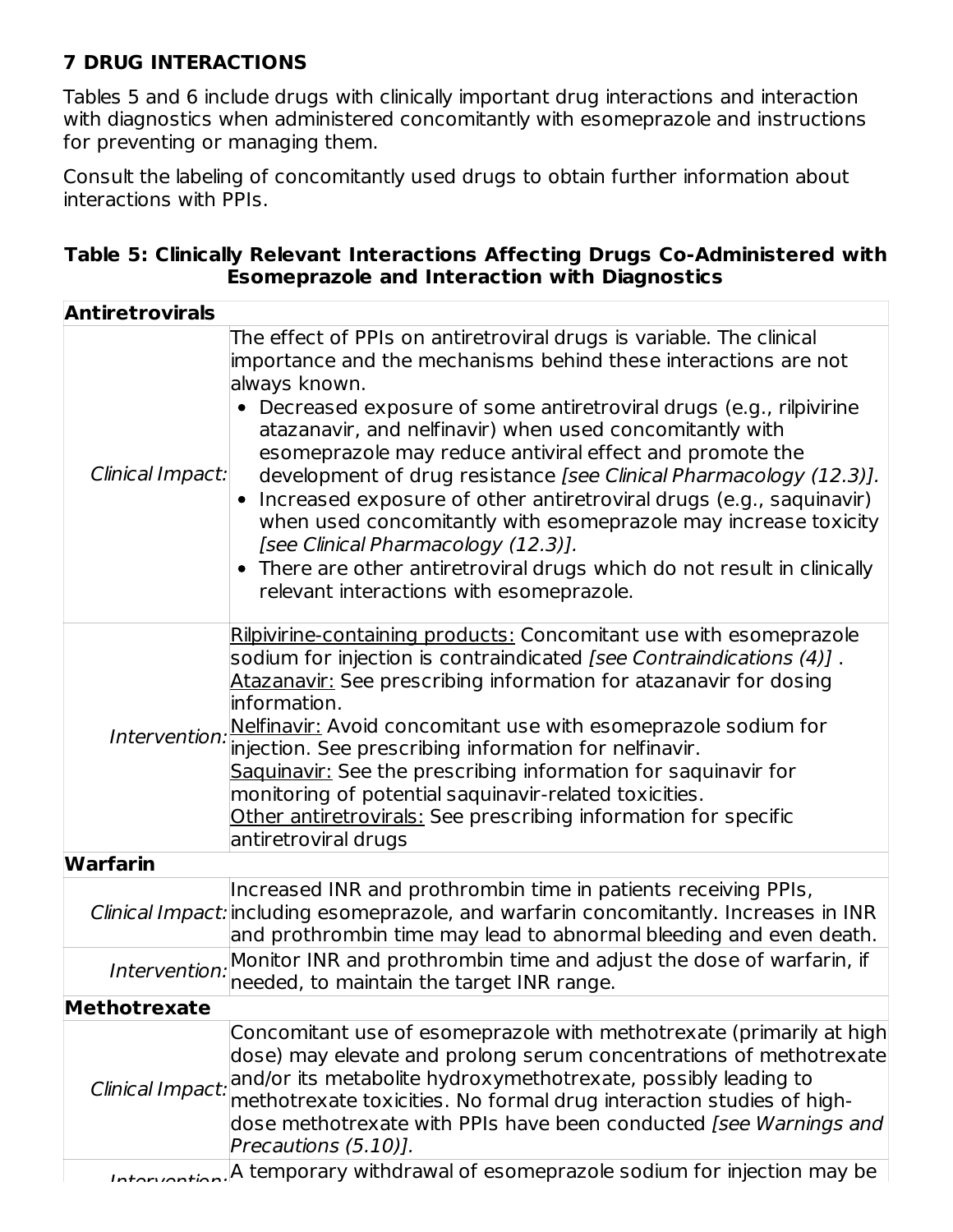$\overline{\phantom{a}}$ 

| 2C19 Substrates (e.g., clopidogrel, citalopram, cilostazol, diazepam) |                                                                                                                                                                                                                                                                                                                                                                                                                                                                                                                                                                                                                                                                                                                                                                        |  |
|-----------------------------------------------------------------------|------------------------------------------------------------------------------------------------------------------------------------------------------------------------------------------------------------------------------------------------------------------------------------------------------------------------------------------------------------------------------------------------------------------------------------------------------------------------------------------------------------------------------------------------------------------------------------------------------------------------------------------------------------------------------------------------------------------------------------------------------------------------|--|
| <b>Clopidogrel</b>                                                    |                                                                                                                                                                                                                                                                                                                                                                                                                                                                                                                                                                                                                                                                                                                                                                        |  |
| Clinical Impact:                                                      | Concomitant use of esomeprazole 40 mg resulted in reduced plasma<br>concentrations of the active metabolite of clopidogrel and a reduction<br>in platelet inhibition [see Clinical Pharmacology (12.3)].<br>There are no adequate combination studies of a lower dose of<br>esomeprazole or a higher dose of clopidogrel in comparison with the<br>approved dose of clopidogrel.                                                                                                                                                                                                                                                                                                                                                                                       |  |
|                                                                       | Avoid concomitant use with esomeprazole sodium for injection<br>Intervention: Consider use of alternative anti-platelet therapy [see Warnings and<br>Precautions (5.6)].                                                                                                                                                                                                                                                                                                                                                                                                                                                                                                                                                                                               |  |
| <b>Citalopram</b>                                                     |                                                                                                                                                                                                                                                                                                                                                                                                                                                                                                                                                                                                                                                                                                                                                                        |  |
|                                                                       | Clinical Impact: Increased exposure of citalopram leading to an increased risk of QT<br>prolongation [see Clinical Pharmacology (12.3)].                                                                                                                                                                                                                                                                                                                                                                                                                                                                                                                                                                                                                               |  |
| Intervention:                                                         | Limit the dose of citalopram to a maximum of 20 mg per day. See<br>prescribing information for citalopram.                                                                                                                                                                                                                                                                                                                                                                                                                                                                                                                                                                                                                                                             |  |
| <b>Cilostazol</b>                                                     |                                                                                                                                                                                                                                                                                                                                                                                                                                                                                                                                                                                                                                                                                                                                                                        |  |
| Clinical Impact:                                                      | Increased exposure of cilostazol and one of its active metabolites<br>(3,4-dihydro-cilostazol) [see Clinical Pharmacology (12.3)].                                                                                                                                                                                                                                                                                                                                                                                                                                                                                                                                                                                                                                     |  |
| Intervention:                                                         | Consider reducing the dose of cilostazol to 50 mg twice daily. See<br>prescribing information for cilostazol.                                                                                                                                                                                                                                                                                                                                                                                                                                                                                                                                                                                                                                                          |  |
| <b>Digoxin</b>                                                        |                                                                                                                                                                                                                                                                                                                                                                                                                                                                                                                                                                                                                                                                                                                                                                        |  |
|                                                                       | Clinical Impact: Potential for increased exposure of digoxin [see Clinical Pharmacology<br>$(12.3)$ ].                                                                                                                                                                                                                                                                                                                                                                                                                                                                                                                                                                                                                                                                 |  |
|                                                                       | Monitor digoxin concentrations and adjust the dose, if needed, to<br>Intervention: maintain therapeutic drug concentrations. See prescribing information<br>for digoxin.                                                                                                                                                                                                                                                                                                                                                                                                                                                                                                                                                                                               |  |
|                                                                       | $\vert$ Drugs Dependent on Gastric pH for Absorption (e.g., iron salts, erlotinib,<br>dasatinib, nilotinib, mycophenolate mofetil, ketoconazole/itraconazole)                                                                                                                                                                                                                                                                                                                                                                                                                                                                                                                                                                                                          |  |
| Clinical Impact:                                                      | Esomeprazole can reduce the absorption of other drugs due to its<br>effect on reducing intragastric acidity                                                                                                                                                                                                                                                                                                                                                                                                                                                                                                                                                                                                                                                            |  |
| Intervention:                                                         | Mycophenolate mofetil (MMF): Co-administration of omeprazole, of<br>which esomeprazole is an enantiomer, in healthy subjects and in<br>transplant patients receiving MMF has been reported to reduce the<br>exposure to the active metabolite, mycophenolic acid (MPA), possibly<br>due to a decrease in MMF solubility at an increased gastric pH. The<br>clinical relevance of reduced MPA exposure on organ rejection has not<br>been established in transplant patients receiving esomeprazole sodium<br>for injection and MMF. Use esomeprazole sodium for injection with<br>caution in transplant patients receiving MMF [see Clinical Pharmacology<br>$(12.3)$ ].<br>See the prescribing information for other drugs dependent on gastric<br>pH for absorption. |  |
| <b>Tacrolimus</b>                                                     |                                                                                                                                                                                                                                                                                                                                                                                                                                                                                                                                                                                                                                                                                                                                                                        |  |
|                                                                       | Clinical Impact: Potentially increased exposure of tacrolimus, especially in transplant<br>patients who are intermediate or poor metabolizers of CYP2C19.                                                                                                                                                                                                                                                                                                                                                                                                                                                                                                                                                                                                              |  |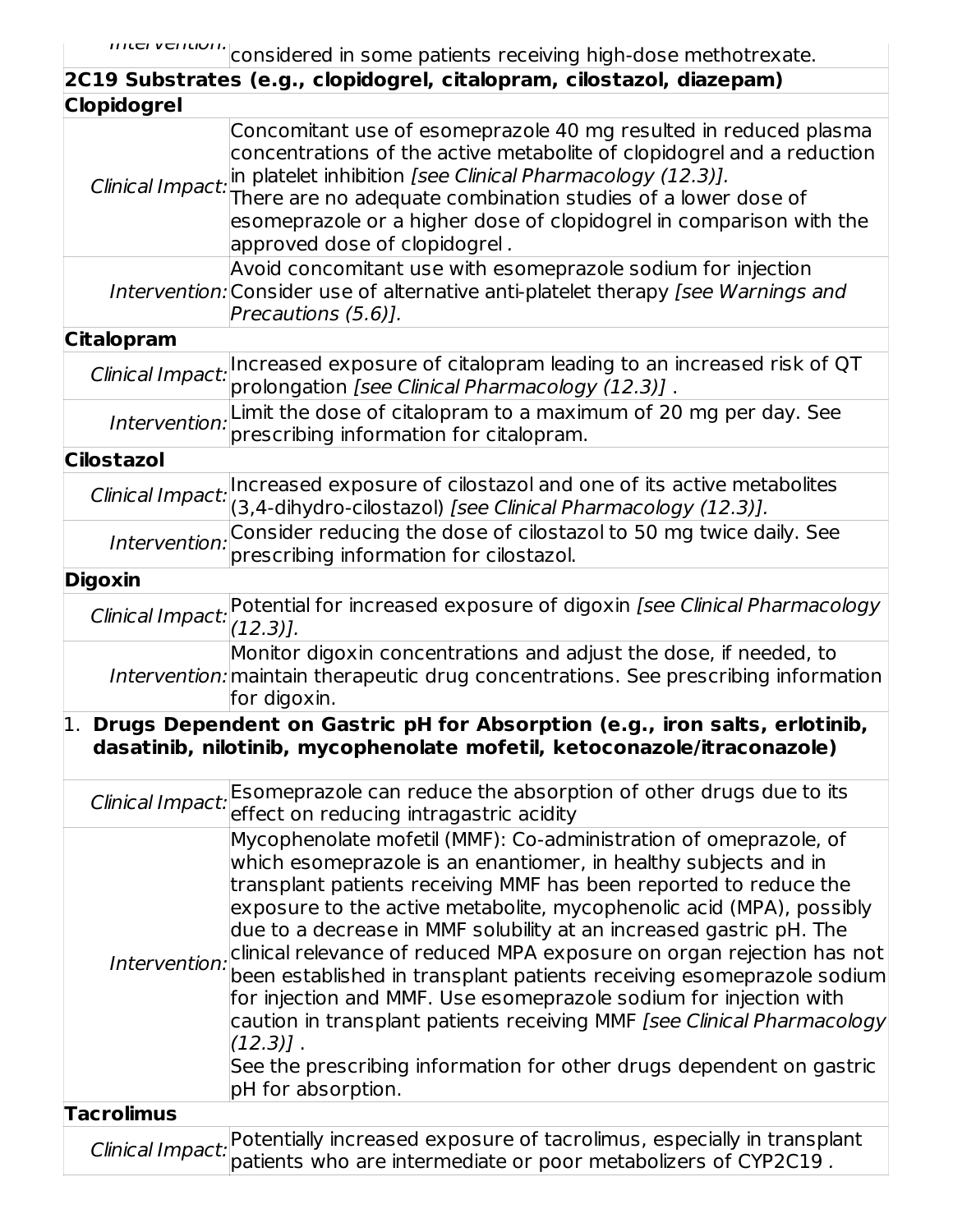Intervention: the dose, if needed, to maintain therapeutic drug concentrations. See Monitor tacrolimus whole blood concentrations and consider reducing prescribing information for tacrolimus.

| Interactions with Investigations of Neuroendocrine Tumors |                                                                                                                                                                                                                                                                                                                                                  |  |
|-----------------------------------------------------------|--------------------------------------------------------------------------------------------------------------------------------------------------------------------------------------------------------------------------------------------------------------------------------------------------------------------------------------------------|--|
|                                                           | Serum chromogranin A (CgA) levels increase secondary to PPI-<br>induced decreases in gastric acidity. The increased CgA level may<br>Clinical Impact: cause false positive results in diagnostic investigations for<br>neuroendocrine tumors [see Warnings and Precautions (5.9), Clinical<br>Pharmacology (12.2)].                              |  |
|                                                           | Discontinue esomeprazole sodium for injection at least 14 days before<br>assessing CgA levels and consider repeating the test if initial CgA levels<br>Intervention: are high. If serial tests are performed (e.g. for monitoring), the same<br>commercial laboratory should be used for testing, as reference<br>ranges between tests may vary. |  |
|                                                           | <b>Interaction with Secretin Stimulation Test</b>                                                                                                                                                                                                                                                                                                |  |
|                                                           | Clinical Impact: Hyper-response in gastrin secretion in response to<br>stimulation test, falsely suggesting gastrinoma.<br>secretin                                                                                                                                                                                                              |  |
|                                                           | Intervention: Discontinue esomeprazole sodium for injection 4 weeks prior to $\vert$<br>testing [see Clinical Pharmacology (12.2)]                                                                                                                                                                                                               |  |

#### **Table 6: Clinically Relevant Interactions Affecting Esomeprazole When Co-Administered with Other Drugs**

| <b>CYP2C19 or CYP3A4 Inducers</b> |                                                                                                                                                                   |
|-----------------------------------|-------------------------------------------------------------------------------------------------------------------------------------------------------------------|
|                                   | Clinical Impact: Decreased exposure of esomeprazole when used concomitantly with Clinical Impact: strong inducers [see Clinical Pharmacology (12.3)].             |
|                                   |                                                                                                                                                                   |
|                                   | St. John's Wort, rifampin: Avoid concomitant use with esomeprazole                                                                                                |
|                                   |                                                                                                                                                                   |
|                                   | Intervention: sodium for injection [see Warnings and Precautions (5.8)].<br>Intervention: Ritonavir-containing products: see prescribing information for specific |
|                                   | drugs                                                                                                                                                             |
| <b>Voriconazole</b>               |                                                                                                                                                                   |
|                                   | Clinical Impact: Increased exposure of esomeprazole [see Clinical Pharmacology<br>(12.3)].                                                                        |
|                                   |                                                                                                                                                                   |
|                                   | Dose adjustment of esomeprazole sodium for injection is not normally                                                                                              |
| Intervention: required.           |                                                                                                                                                                   |
|                                   | See prescribing information for voriconazole.                                                                                                                     |

## **8 USE IN SPECIFIC POPULATIONS**

### **8.1 Pregnancy**

### Risk Summary

There are no adequate and well-controlled studies with esomeprazole in pregnant women. Esomeprazole is the s-isomer of omeprazole. Available epidemiologic data fail to demonstrate an increased risk of major congenital malformations or other adverse pregnancy outcomes with first trimester omeprazole use. Reproduction studies in rats and rabbits resulted in dose-dependent embryo-lethality at omeprazole doses that were approximately 3.4 to 34 times an oral human dose of 40 mg (based on a body surface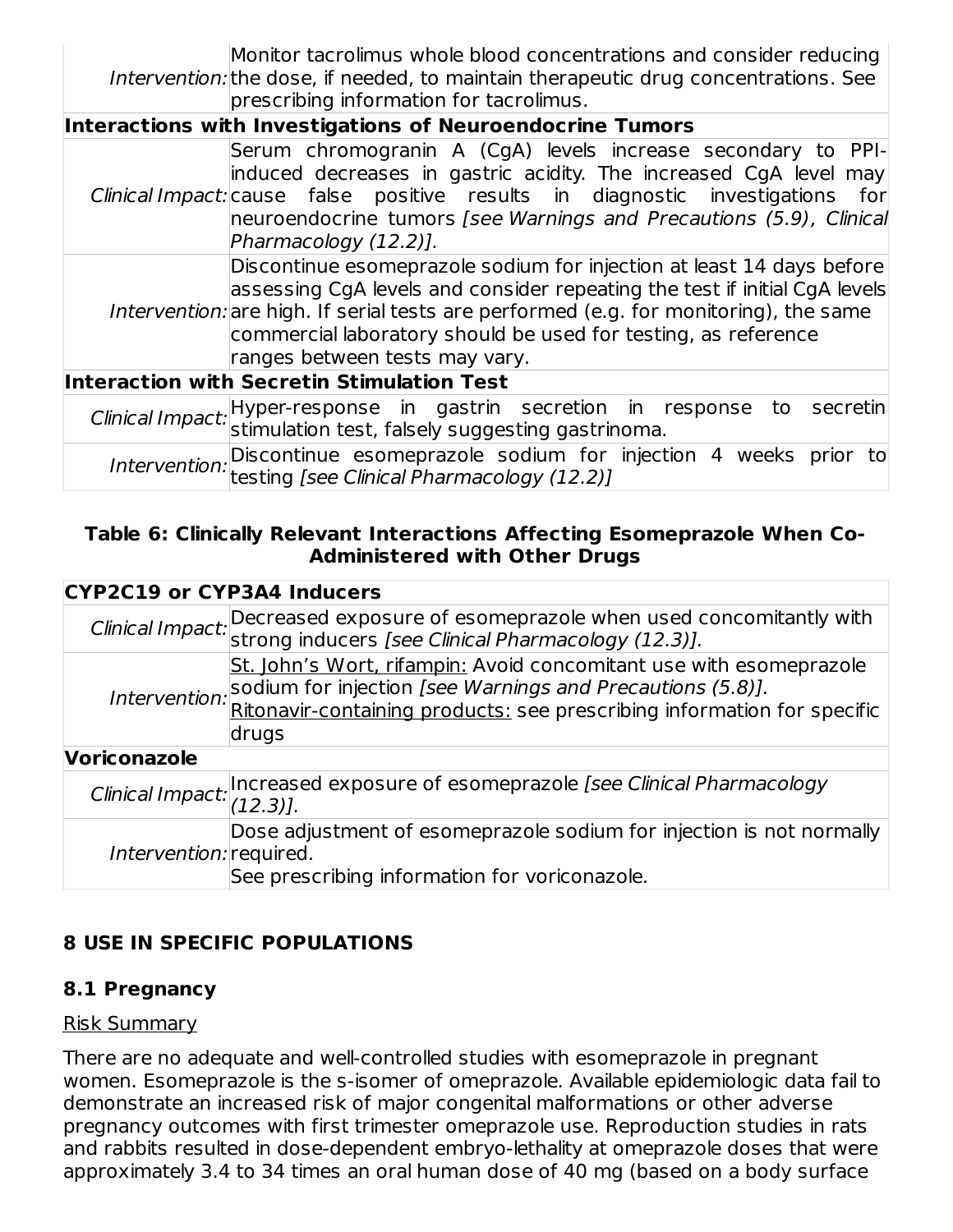area for a 60 kg person).

Teratogenicity was not observed in animal reproduction studies with administration of oral esomeprazole magnesium in rats and rabbits with doses about 68 times and 42 times, respectively, an oral human dose of 40 mg (based on a body surface area basis for a 60 kg person). Changes in bone morphology were observed in offspring of rats dosed through most of pregnancy and lactation at doses equal to or greater than approximately 34 times an oral human dose of 40 mg. When maternal administration was confined to gestation only, there were no effects on bone physeal morphology in the offspring at any age ( see Data).

The estimated background risks of major birth defects and miscarriage for the indicated population are unknown. All pregnancies have a background risk of birth defect, loss or other adverse outcomes. In the U.S. general population, the estimated background risk of major birth defects and miscarriage in clinically recognized pregnancies is 2% to 4% and 15% to 20%, respectively.

#### Data

#### Human Data

Esomeprazole is the S-isomer of omeprazole. Four epidemiological studies compared the frequency of congenital abnormalities among infants born to women who used omeprazole during pregnancy with the frequency of abnormalities among infants of women exposed to H  $_2$ -receptor antagonists or other controls.

A population based retrospective cohort epidemiological study from the Swedish Medical Birth Registry, covering approximately 99% of pregnancies, from 1995 to 99, reported on 955 infants (824 exposed during the first trimester with 39 of these exposed beyond first trimester, and 131 exposed after the first trimester) whose mothers used omeprazole during pregnancy. The number of infants exposed in utero to omeprazole that had any malformation, low birth weight, low Apgar score, or hospitalization was similar to the number observed in this population. The number of infants born with ventricular septal defects and the number of stillborn infants was slightly higher in the omeprazole-exposed infants than the expected number in this population.

A population-based retrospective cohort study covering all live births in Denmark from 1996 to 2009, reported on 1,800 live births whose mothers used omeprazole during the first trimester of pregnancy and 837,317 live births whose mothers did not use any proton pump inhibitor. The overall rate of birth defects in infants born to mothers with first trimester exposure to omeprazole was 2.9% and 2.6% in infants born to mothers not exposed to any proton pump inhibitor during the first trimester.

A retrospective cohort study reported on 689 pregnant women exposed to either H  $_{\rm 2}$ blockers or omeprazole in the first trimester (134 exposed to omeprazole) and 1,572 pregnant women unexposed to either during the first trimester. The overall malformation rate in offspring born to mothers with first trimester exposure to omeprazole, an H  $_2$ -blocker, or were unexposed was 3.6%, 5.5%, and 4.1% respectively.

A small prospective observational cohort study followed 113 women exposed to omeprazole during pregnancy (89% with first trimester exposures). The reported rate of major congenital malformations was 4% in the omeprazole group, 2% in controls exposed to non-teratogens, and 2.8% in disease paired controls. Rates of spontaneous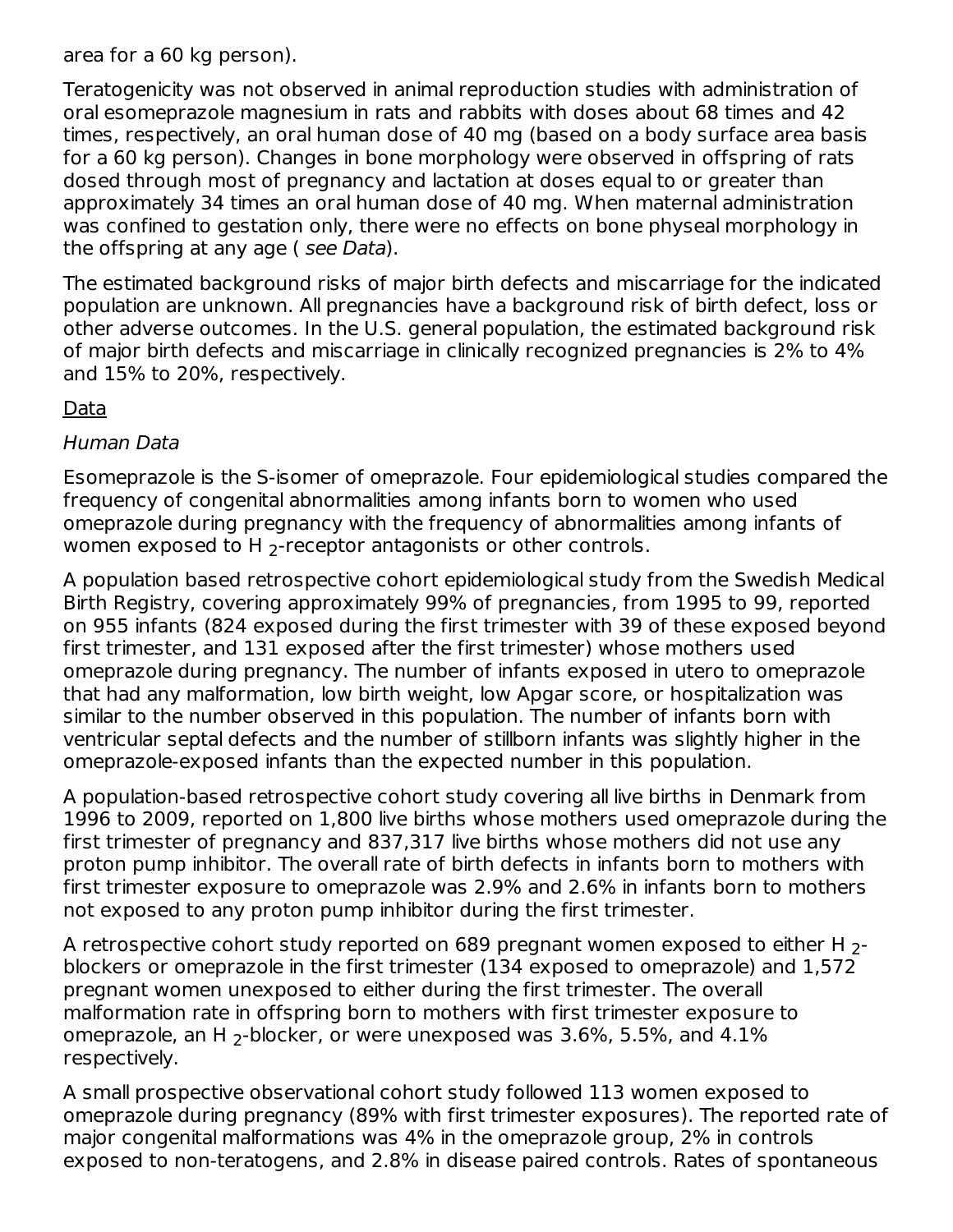and elective abortions, preterm deliveries, gestational age at delivery, and mean birth weight were similar among the groups.

Several studies have reported no apparent adverse short-term effects on the infant when single dose oral or intravenous omeprazole was administered to over 200 pregnant women as premedication for cesarean section under general anesthesia.

#### Animal Data

### **Omeprazole**

Reproductive studies conducted with omeprazole in rats at oral doses up to 138 mg/kg/day (about 34 times an oral human dose of 40 mg on a body surface area basis) and in rabbits at doses up to 69.1 mg/kg/day (about 34 times an oral human dose of 40 mg on a body surface area basis) during organogenesis did not disclose any evidence for a teratogenic potential of omeprazole. In rabbits, omeprazole in a dose range of 6.9 to 69.1 mg/kg/day (about 3.4 to 34 times an oral human dose of 40 mg on a body surface area basis) administered during organogenesis produced dose-related increases in embryo-lethality, fetal resorptions, and pregnancy disruptions. In rats, dose-related embryo/fetal toxicity and postnatal developmental toxicity were observed in offspring resulting from parents treated with omeprazole at 13.8 to 138.0 mg/kg/day (about 3.4 to 34 times an oral human dose of 40 mg on a body surface area basis), administered prior to mating through the lactation period.

#### Esomeprazole

No effects on embryo-fetal development were observed in reproduction studies with esomeprazole magnesium in rats at oral doses up to 280 mg/kg/day (about 68 times an oral human dose of 40 mg on a body surface area basis) or in rabbits at oral doses up to 86 mg/kg/day (about 41 times the human dose on a body surface area basis) administered during organogenesis.

A pre- and postnatal developmental toxicity study in rats with additional endpoints to evaluate bone development was performed with esomeprazole magnesium at oral doses of 14 to 280 mg/kg/day (about 3.4 to 68 times an oral human dose of 40 mg on a body surface area basis). Neonatal/early postnatal (birth to weaning) survival was decreased at doses equal to or greater than 138 mg/kg/day (about 34 times an oral human dose of 40 mg on a body surface area basis). Body weight and body weight gain were reduced and neurobehavioral or general developmental delays in the immediate post-weaning timeframe were evident at doses equal to or greater than 69 mg/kg/day (about 17 times an oral human dose of 40 mg on a body surface area basis). In addition, decreased femur length, width and thickness of cortical bone, decreased thickness of the tibial growth plate and minimal to mild bone marrow hypocellularity were noted at doses equal to or greater than 14 mg/kg/day (about 3.4 times an oral human dose of 40 mg on a body surface area basis). Physeal dysplasia in the femur was observed in offspring of rats treated with oral doses of esomeprazole magnesium at doses equal to or greater than 138 mg/kg/day (about 34 times an oral human dose of 40 mg on a body surface area basis).

Effects on maternal bone were observed in pregnant and lactating rats in a pre- and postnatal toxicity study when esomeprazole magnesium was administered at oral doses of 14 to 280 mg/kg/day (about 3.4 to 68 times an oral human dose of 40 mg on a body surface area basis). When rats were dosed from gestational day 7 through weaning on postnatal day 21, a statistically significant decrease in maternal femur weight of up to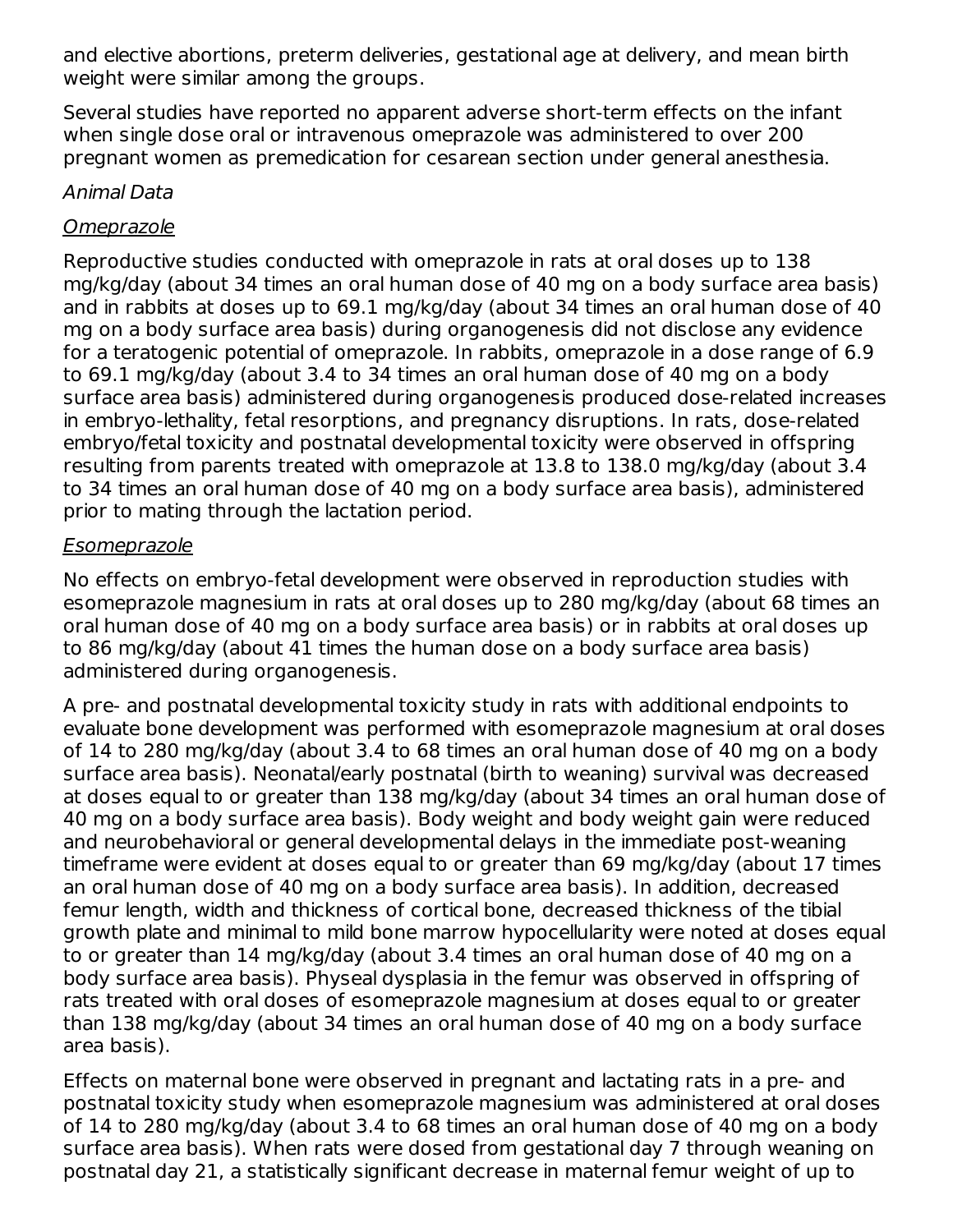14% (as compared to placebo treatment) was observed at doses equal to or greater than 138 mg/kg/day (about 34 times an oral human dose of 40 mg on a body surface area basis).

A pre- and postnatal development study in rats with esomeprazole strontium (using equimolar doses compared to esomeprazole magnesium study) produced similar results in dams and pups as described above.

A follow up developmental toxicity study in rats with further time points to evaluate pup bone development from postnatal day 2 to adulthood was performed with esomeprazole magnesium at oral doses of 280 mg/kg/day (about 68 times an oral human dose of 40 mg on a body surface area basis) where esomeprazole administration was from either gestational day 7 or gestational day 16 until parturition. When maternal administration was confined to gestation only, there were no effects on bone physeal morphology in the offspring at any age.

### **8.2 Lactation**

#### Risk Summary

Esomeprazole is the S-isomer of omeprazole and limited data suggest that omeprazole may be present in human milk. There are no clinical data on the effects of esomeprazole on the breastfed infant or on milk production. The developmental and health benefits of breastfeeding should be considered along with the mother's clinical need for esomeprazole and any potential adverse effects on the breastfed infant from esomeprazole or from the underlying maternal condition.

### **8.4 Pediatric Use**

The safety and effectiveness of esomeprazole sodium for injection have been established in pediatric patients 1 month to 17 years of age for the short-term treatment of GERD with EE, as an alternative to oral therapy when oral esomeprazole is not possible or appropriate.

Use of esomeprazole sodium for injection in this age group is based on extrapolation of adult efficacy to children and the selection of dose based on exposure-matching of pediatrics to adults supported by the following evidence: a) results observed from a pharmacokinetic (PK) study on esomeprazole sodium for injection for Injection in pediatric patients, b) predictions from a population PK model comparing I.V. PK data between adult and pediatric patients, and c) relationship between exposure and pharmacodynamic results obtained from adult I.V. and pediatric oral data and d) PK results from adequate and well-controlled studies that supported the approval of esomeprazole sodium for injection in adults [see Adverse Reactions (6.1), Clinical Pharmacology (12.3), Clinical Studies (14.1)] .

The safety and effectiveness of esomeprazole sodium for injection have not been established in patients less than 1 month of age for the treatment of GERD with EE or for risk reduction of rebleeding of gastric or duodenal ulcer following therapeutic endoscopy.

#### Juvenile Animal Data

In a juvenile rat toxicity study, esomeprazole was administered with both magnesium and strontium salts at oral doses about 34 to 68 times a daily human dose of 40 mg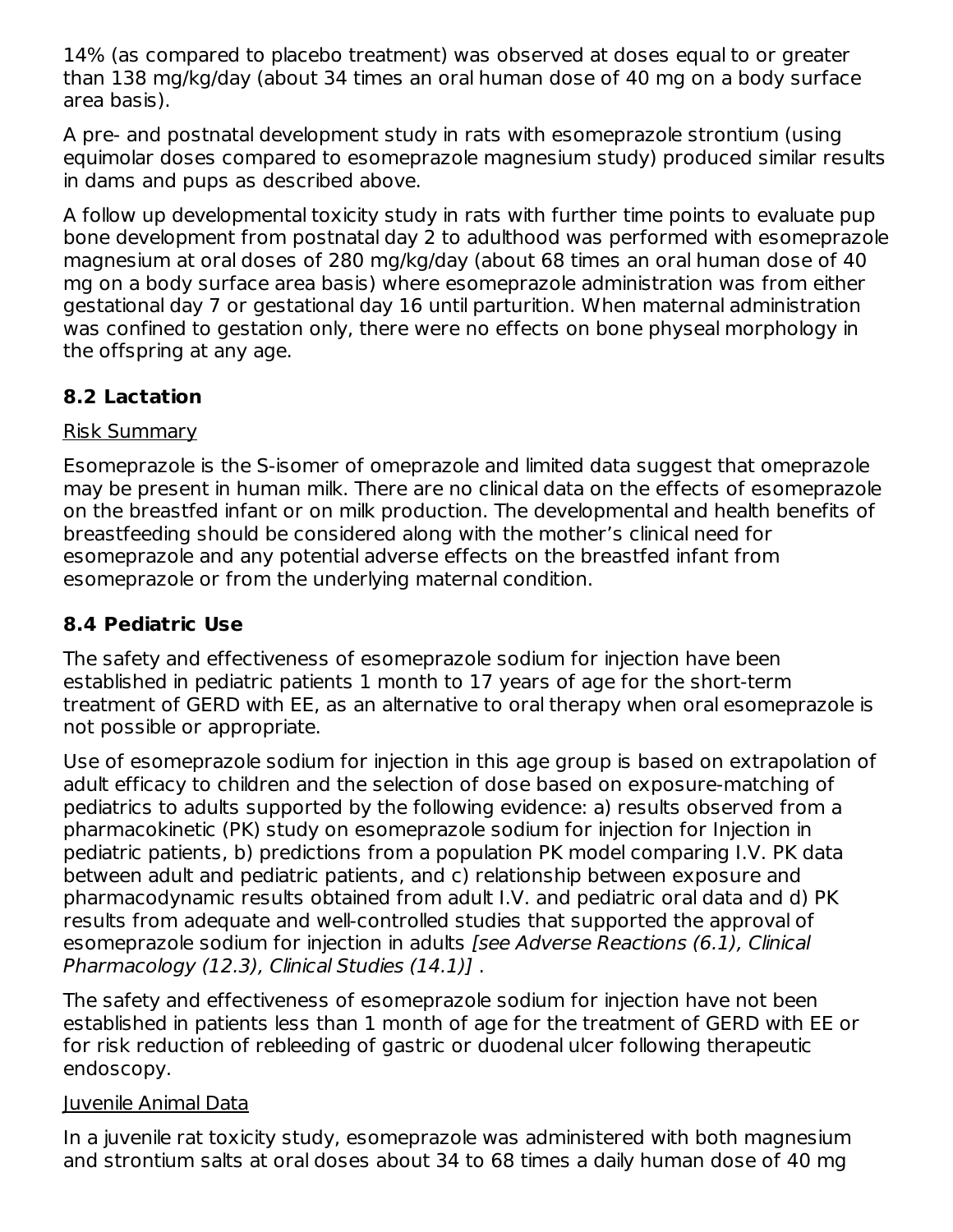based on body surface area. Increases in death were seen at the high dose, and at all doses of esomeprazole, there were decreases in body weight, body weight gain, femur weight and femur length, and decreases in overall growth *[see Nonclinical Toxicology*  $(13.2)$ ].

### **8.5 Geriatric Use**

In a clinical trial of patients with bleeding gastric or duodenal ulcers, 52% of 375 patients randomized to esomeprazole sodium for injection were 65 years of age and over. No overall differences in safety and efficacy were observed between the elderly and younger individuals, and other reported clinical experience with esomeprazole sodium for injection and oral esomeprazole has not identified differences in responses between the elderly and younger patients, but greater sensitivity of some older individuals cannot be ruled out.

### **8.6 Hepatic Impairment**

#### GERD with EE

Exposure to esomeprazole was increased substantially in patients with severe hepatic impairment (Child-Pugh Class C) but not in patients with mild to moderate hepatic impairment (Child-Pugh Classes A and B) compared to patients with normal liver function [see Clinical Pharmacology (12.3)] .

For adult patients, no dosage adjustment is necessary for mild to moderate hepatic impairment. For patients with severe hepatic impairment the maximum recommended dosage is 20 mg once daily [see Dosage and Administration (2.3)] .

#### Risk Reduction of Rebleeding of Gastric or Duodenal Ulcers following Therapeutic Endoscopy

There are no pharmacokinetic data available for esomeprazole sodium for injection administered as continuous intravenous administration in patients with hepatic impairment. Exposure to intravenous omeprazole, of which esomeprazole is an enantiomer, increased in patients with all degrees of hepatic impairment compared to subjects with normal liver function [see Clinical Pharmacology (12.3)].

For adult patients, no dosage adjustment of the initial esomeprazole sodium for injection 80 mg loading dose is necessary for patients with any degree of hepatic impairment. Reduce the rate of the continuous infusion to 6 mg/hour for patients with mild to moderate liver impairment (Child-Pugh Classes A and B) and to 4 mg/hour for patients with severe hepatic impairment (Child-Pugh Class C) [see Dosage and Administration  $(2.3)$ ].

## **10 OVERDOSAGE**

The symptoms described in connection with deliberate esomeprazole overdose (limited experience of doses in excess of 240 mg/day) are transient. Reports of overdosage with omeprazole in humans may also be relevant. Doses ranged up to 2,400 mg (120 times the usual recommended clinical dose). Manifestations were variable, but included confusion, drowsiness, blurred vision, tachycardia, nausea, diaphoresis, flushing, headache, dry mouth, and other adverse reactions similar to those seen at recommended dosages. See the full prescribing information for oral omeprazole for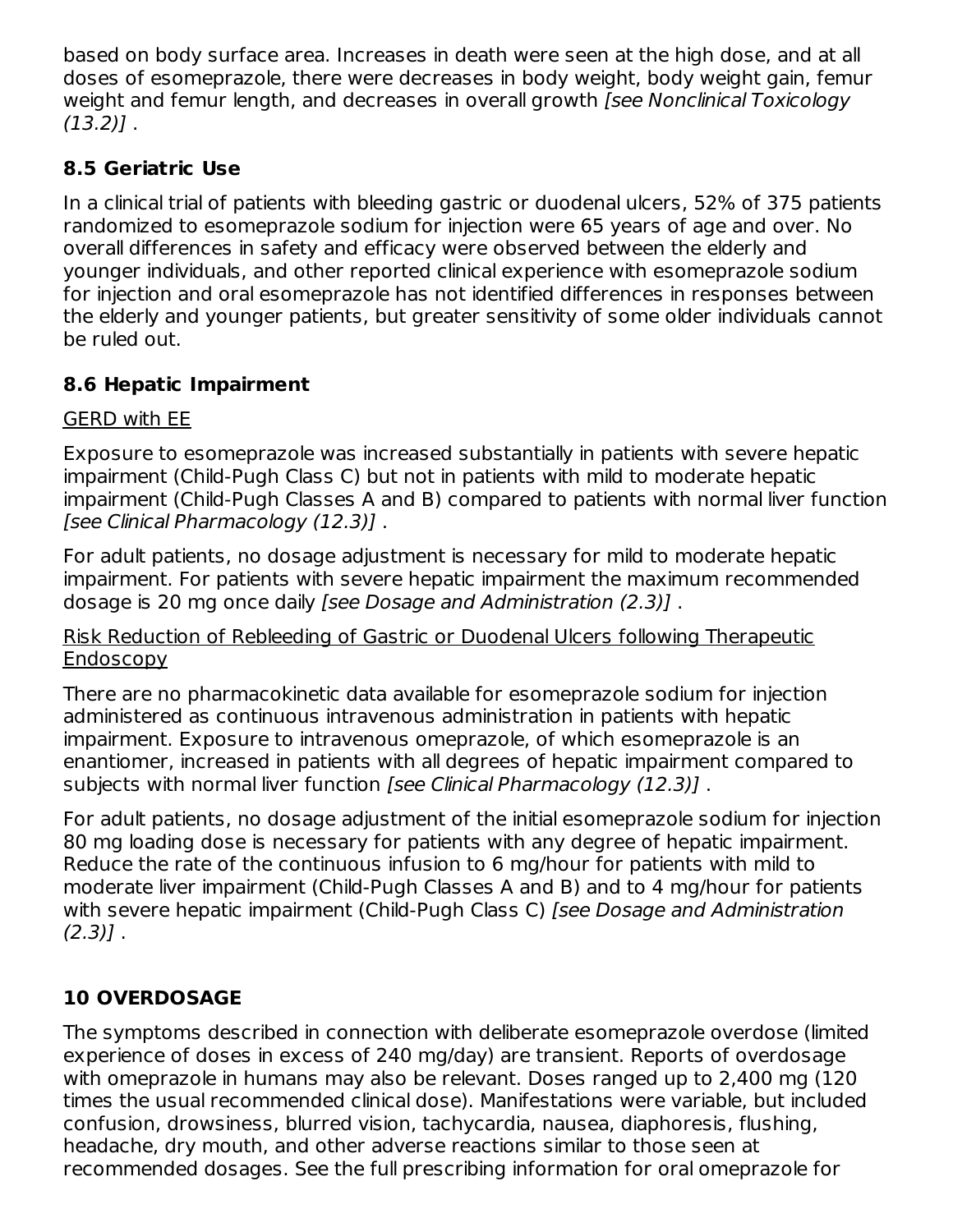complete safety information. No specific antidote for esomeprazole is known. Since esomeprazole is extensively protein bound, it is not expected to be removed by dialysis. In the event of overdosage, treatment should be symptomatic and supportive.

If over-exposure occurs, call your Poison Control Center at 1-800-222-1222 for current information on the management of poisoning or overdosage.

### **11 DESCRIPTION**

The active ingredient in esomeprazole sodium for injection is ( S)-5-methoxy-2[[(4 methoxy-3,5- dimethyl-2-pyridinyl)-methyl]sulfinyl]-1 H-benzimidazole sodium, a PPI. Esomeprazole is the S-isomer of omeprazole, which is a mixture of the S- and Risomers. Its empirical formula is C  $_{17}$ H  $_{18}$ N  $_{3}$ O  $_{3}$ SNa with molecular weight of 367.4 g/mol (sodium salt) and 345.4 g/mol (parent compound). Esomeprazole sodium is very soluble in water and freely soluble in ethanol (95%). The structural formula is:



Esomeprazole sodium for injection is supplied as a sterile, lyophilized, white to off-white, porous cake or powder in a 5 mL single-dose vial, intended for intravenous administration after reconstitution with 0.9% Sodium Chloride Injection, USP; Lactated Ringer's Injection, USP or 5% Dextrose Injection, USP. Esomeprazole sodium for injection contains 40 mg esomeprazole (equivalent to 42.5 mg esomeprazole sodium), edetate disodium 1.5 mg and sodium hydroxide q.s. for pH adjustment. The pH of reconstituted solution of esomeprazole sodium for injection depends on the reconstitution volume and is in the pH range of 9 to 11. The stability of esomeprazole sodium in aqueous solution is strongly pH dependent. The rate of degradation increases with decreasing pH.

## **12 CLINICAL PHARMACOLOGY**

### **12.1 Mechanism of Action**

Esomeprazole belongs to a class of antisecretory compounds, the substituted benzimidazoles, that suppress gastric acid secretion by specific inhibition of the H+/K+ ATPase enzyme system at the secretory surface of the gastric parietal cell. Esomeprazole is protonated and converted in the acidic compartment of the parietal cell forming the active inhibitor, the achiral sulphenamide. Because this enzyme system is regarded as the acid (proton) pump within the gastric mucosa, esomeprazole has been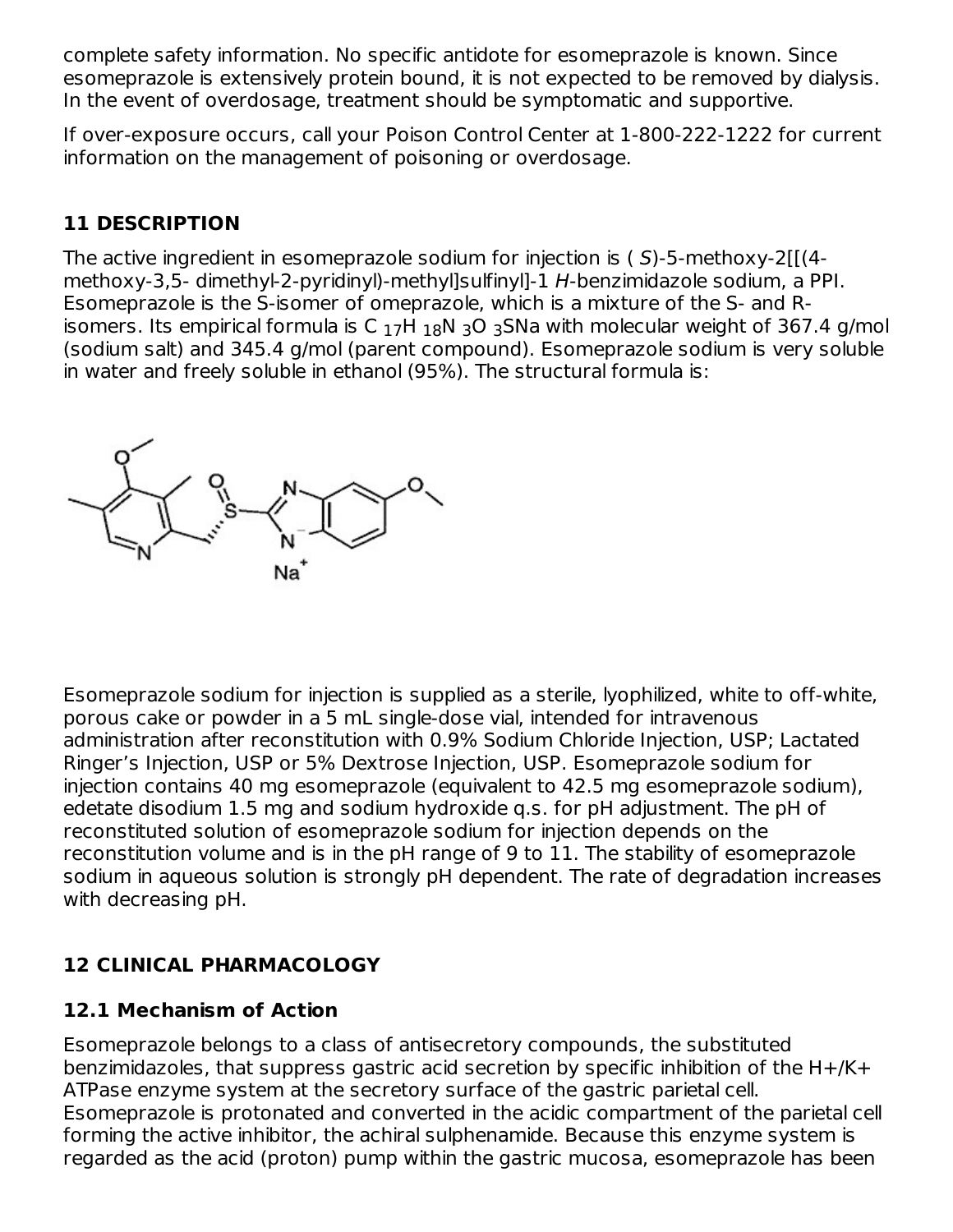characterized as a gastric acid-pump inhibitor, in that it blocks the final step of acid production. This effect is dose-related and leads to inhibition of both basal and stimulated acid secretion irrespective of the stimulus.

### **12.2 Pharmacodynamics**

### Antisecretory Activity

The effect of esomeprazole on 24-hour intragastric pH in healthy subjects was evaluated in two studies of 20 mg and 40 mg esomeprazole sodium for injection infused intravenously once daily over 30 minutes for 5 days, as shown in Table 7.

#### **Table 7: Effect of Esomeprazole Sodium for Injection on Intragastric pH on Day 5**

|                     | <b>Injection</b><br>20 mg once daily<br>$(n=22)$ | Esomeprazole Sodium for Esomeprazole Sodium for<br><b>Injection</b><br>40 mg once daily<br>$(n=38)$ |  |
|---------------------|--------------------------------------------------|-----------------------------------------------------------------------------------------------------|--|
| % Time Gastric pH>4 | 49.5                                             | 66.2                                                                                                |  |
| $(95% \text{ Cl})$  | 41.9-57.2                                        | 62.4-70.0                                                                                           |  |

Gastric pH was measured over a 24-hour period

The effects of esomeprazole on 24-hour intragastric pH following administration of an intravenous infusion of 80 mg esomeprazole sodium for injection over 30 minutes followed by a continuous infusion of 8 mg/hour for 23.5 hours was evaluated in two studies.

In H. pylori-negative healthy Caucasian subjects ( $n=24$ ), the % time over 24 hours (95% CI) when the intragastric pH was  $> 6$  and  $> 7$  was 52.3% (40.3, 64.4) and 4.8% (1.8, 7.8), respectively.

In H. pylori-positive ( $n=8$ ) and H. pylori-negative ( $n=11$ ) healthy Chinese subjects, the % time over 24 hours (95% CI) when intragastric pH was  $> 6$  and  $> 7$  was 53% (45.6, 60.3) and 15.1% (9.5, 20.7). The percentage of time with intragastric  $pH > 6$  [59% vs. 47%] and with pH  $> 7$  [17% vs. 11%] tended to be larger in the H, pylori positive subjects compared to H. pylori-negative subjects.

### Serum Gastrin Effects

The effect of esomeprazole on serum gastrin concentrations was evaluated in approximately 2,700 patients in clinical trials of oral esomeprazole for up to 8 weeks and in over 1,300 patients treated for up to 12 months. The mean fasting gastrin level increased in a dose-related manner. The increase in serum gastrin concentrations reached a plateau within two to three months of therapy and returned to baseline levels within four weeks after discontinuation of therapy.

Increased gastrin causes enterochromaffin-like cell hyperplasia and increased serum Chromogranin A (CgA) levels. The increased CgA levels may cause false positive results in diagnostic investigations for neuroendocrine tumors [see Warnings and Precautions (5.9)].

Enterochromaffin-like (ECL) Cell Effects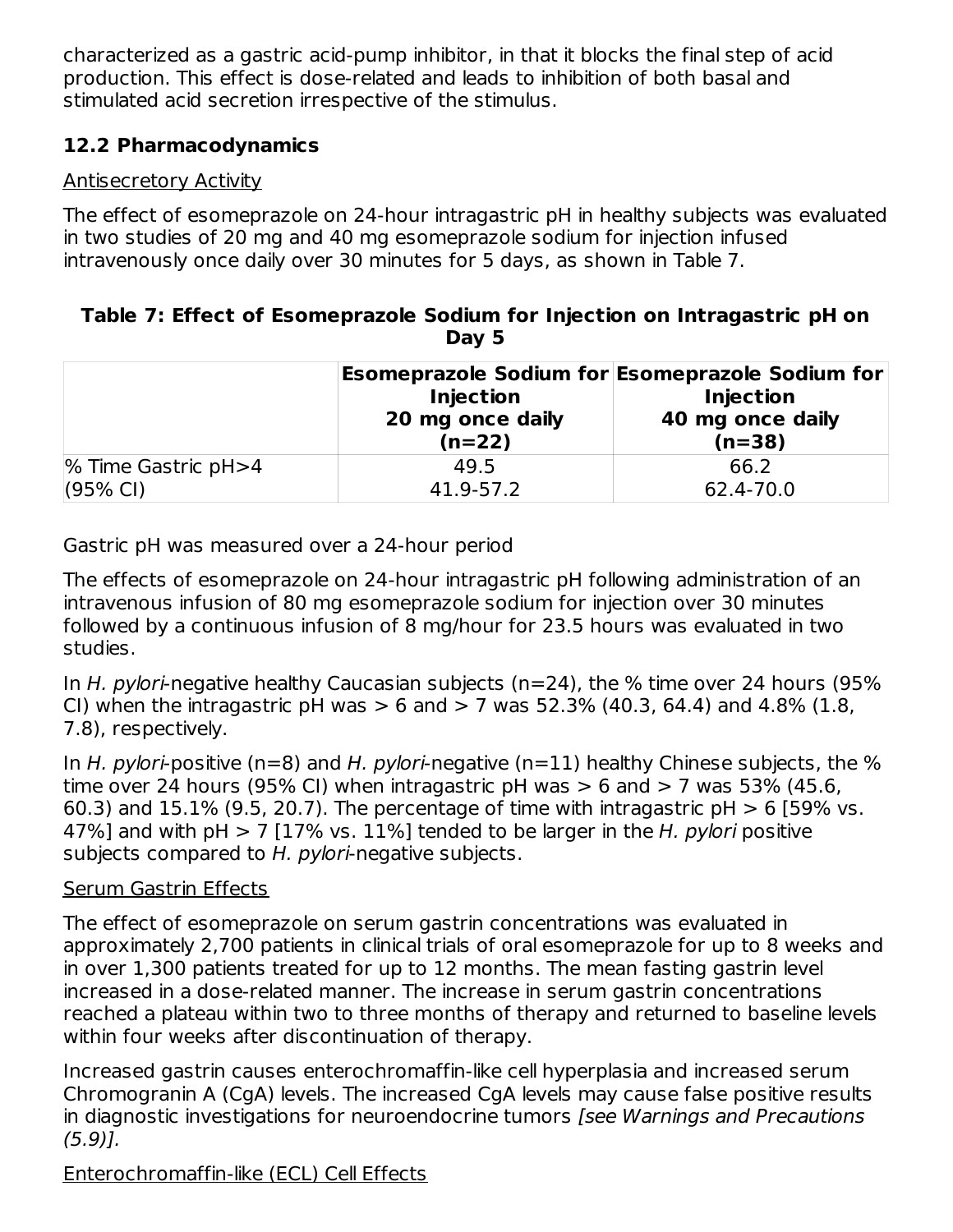There are no data available on the effects of intravenous esomeprazole on ECL cells.

Human gastric biopsy specimens have been obtained from more than 3,000 patients (both children and adults) treated orally with omeprazole in long-term clinical trials. The incidence of ECL cell hyperplasia in these studies increased with time; however, no case of ECL cell carcinoids, dysplasia, or neoplasia has been found in these patients [see Nonclinical Toxicology (13.1)] .

In over 1,000 patients treated with oral esomeprazole (10 mg, 20 mg or 40 mg/day) for up to 12 months, the prevalence of ECL cell hyperplasia increased with time and dose. No patient developed ECL cell carcinoids, dysplasia, or neoplasia in the gastric mucosa.

#### Endocrine Effects

Esomeprazole had no effect on thyroid function when given in oral doses of 20 mg or 40 mg for 4 weeks. Other effects of esomeprazole on the endocrine system were assessed in studies of omeprazole. Oral doses of omeprazole 30 mg or 40 mg per day for 2 to 4 weeks had no effect on carbohydrate metabolism, circulating levels of parathyroid hormone, cortisol, estradiol, testosterone, prolactin, cholecystokinin or secretin.

#### **12.3 Pharmacokinetics**

#### Absorption

The pharmacokinetics of esomeprazole in healthy subjects following administration of esomeprazole sodium for injection 20 mg and 40 mg once daily as intravenous infusion over 30 minutes for 5 days are shown in Table 8.

| Parameter                      | <b>Injection</b><br>20 mg<br>$(n=24)$ | Esomeprazole Sodium for Esomeprazole Sodium for<br><b>Injection</b><br>40 mg<br>$(n=38)$ |
|--------------------------------|---------------------------------------|------------------------------------------------------------------------------------------|
| <b>AUC</b>                     | 5.1                                   | 16.2                                                                                     |
| $ $ (micromo $ h $ /L)         | (4.0:6:6)                             | (1.45:18.2)                                                                              |
| $ C_{\text{max}}$ (micromol/L) | 3.9                                   | 7.5                                                                                      |
|                                | (3.2:4.7)                             | (6.9:8.1)                                                                                |
| t $\frac{1}{2}$ (h)            | 1.1                                   | 1.4                                                                                      |
|                                | (0.9:1.2)                             | (1.3:1.5)                                                                                |

#### **Table 8: Geometric Mean (95% CI) Pharmacokinetic Parameters of Esomeprazole Sodium for Injection Following Dosing for 5 Days**

Following intravenous administration of esomeprazole sodium for injection in 24 healthy subjects as a loading dose of 80 mg over 30 minutes followed by a continuous infusion of 8 mg/hour for 23.5 hours (for a total of 24 hours), esomeprazole pharmacokinetic parameters [geometric mean value (95% CI)] were as follows: AUC <sub>t</sub> 111.1 micromol\*h/L (100.5, 122.7 micromol\*h/L), C  $_{\sf max}$  15.0 micromol/L (13.5, 16.6 micromol/L), and steady state plasma concentration (C <sub>ss</sub>) 3.9 micromol/L (3.5, 4.5 micromol/L). In another study of healthy Caucasian subjects administered the same treatment regimen.

Esomeprazole is a time-dependent inhibitor of CYP2C19, resulting in autoinhibition and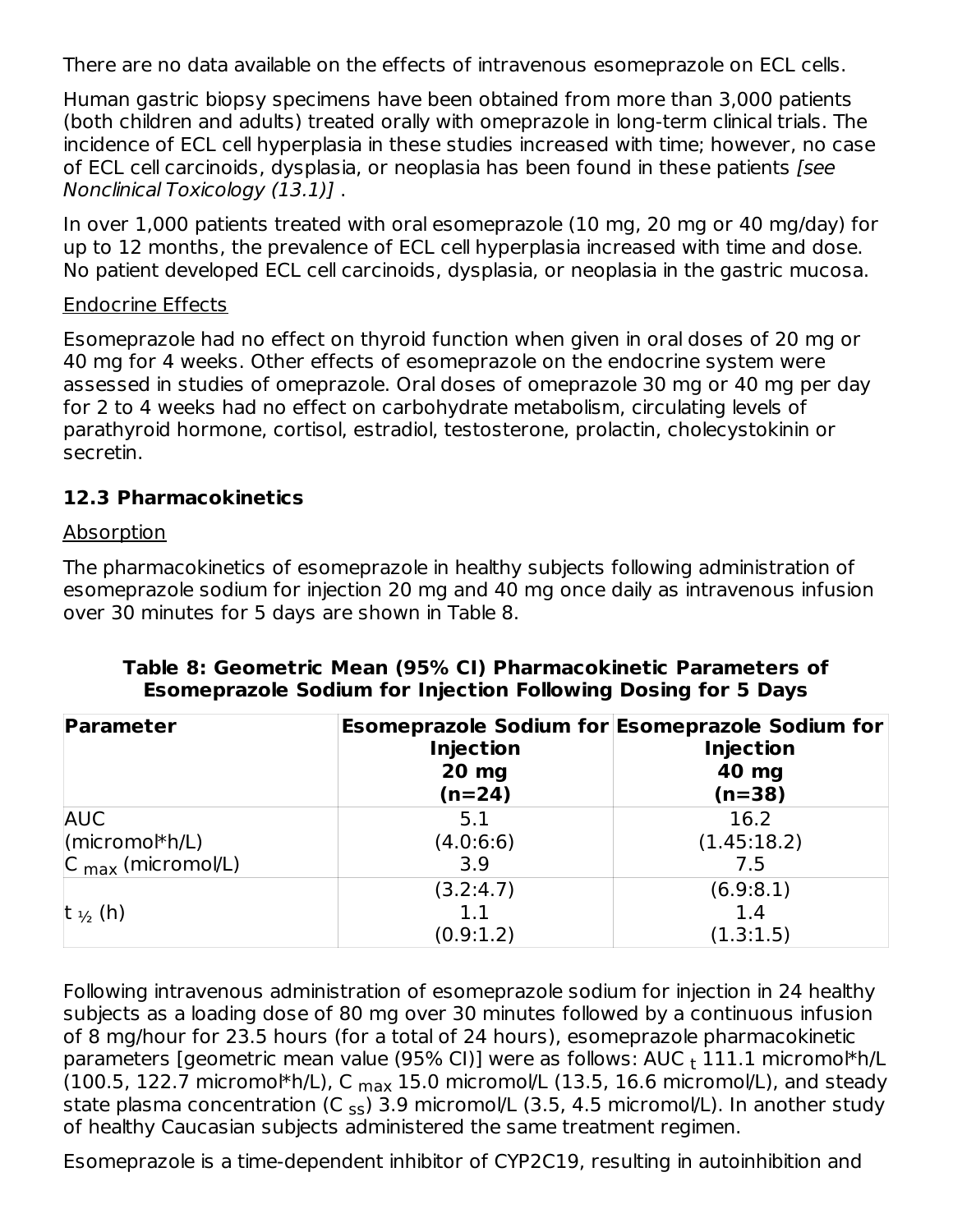nonlinear pharmacokinetics. The systemic exposure increases in a more than dose proportional manner after multiple oral doses of esomeprazole. Compared to the first dose, the systemic exposure (C <sub>max</sub> and AUC <sub>0-24h</sub>) at steady state following once a day dosing increased by 43% and 90%, respectively, compared to after the first dose for the 20 mg dose and increased by 95% and 159%, respectively, for the 40 mg dose.

#### **Distribution**

Esomeprazole is 97% bound to plasma proteins. Plasma protein binding is constant over the concentration range of 2 to 20 micromol/L. The apparent volume of distribution at steady state in healthy subjects is approximately 16 L.

#### Elimination

#### Metabolism

Esomeprazole is extensively metabolized in the liver by the cytochrome P450 (CYP) enzyme system. The metabolites of esomeprazole lack antisecretory activity. The major part of esomeprazole's metabolism is dependent upon the CYP2C19 isoenzyme, which forms the hydroxy and desmethyl metabolites. The remaining amount is dependent on CYP3A4 which forms the sulphone metabolite.

#### Excretion

Esomeprazole is excreted as metabolites primarily in urine but also in feces. Less than 1% of parent drug is excreted in the urine. Esomeprazole is completely eliminated from plasma, and there is no accumulation during once daily administration. The plasma elimination half-life of esomeprazole following intravenous administration of esomeprazole sodium for injection is approximately 1.1 to 1.4 hours and is prolonged with increasing doses.

The plasma clearance (CL) is approximately 5.9 to 7.2 L/h during administration of esomeprazole sodium for injection as an intravenous infusion of 80 mg over 30 minutes followed by a continuous infusion of 8 mg/hour for 23.5 hours.

#### Specific Populations

#### Geriatric Patients

The AUC and C  $_{\sf max}$  values of esomeprazole were slightly higher (25% and 18%, respectively) in the elderly as compared to younger subjects at steady state. This increase in exposure is not considered clinically relevant.

### Pediatric Patients

The pharmacokinetics of esomeprazole were evaluated in 50 pediatric patients birth to 17 years of age, inclusive (of which 44 pediatric patients were 1 month to 17 years) in a randomized, open-label, multi-national, multiple dose study of 20 mg esomeprazole sodium for injection administered as a once-daily 3-minute intravenous injection. Esomeprazole plasma AUC values were 183% and 60% higher in pediatric patients aged 6 to 11 years and 12 to 17 years, respectively, compared to adults.

Subsequent pharmacokinetic analyses predicted the following dosage regimens would achieve comparable steady-state plasma exposures (AUC  $_{\rm 0\text{-}24}$ ) to those observed in adult patients administered 20 mg of esomeprazole sodium for injection once daily: 0.5 mg/kg once daily for pediatric patients 1 month to 11 months of age, 10 mg once daily for pediatric patients 1 year to 17 years with body weight less than 55 kg, and 20 mg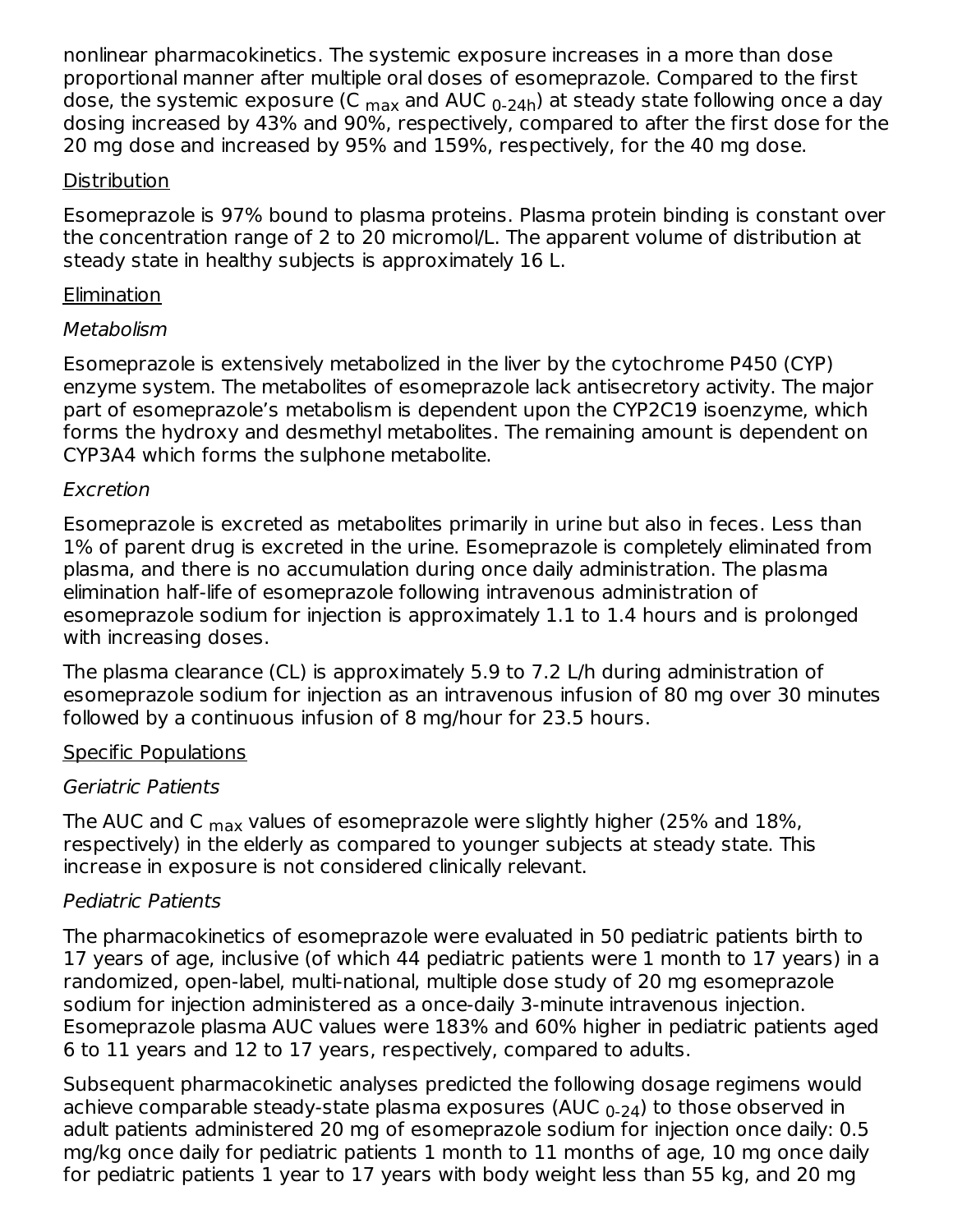once daily for pediatric patients 1 year to 17 years with body weight of 55 kg and greater. Increasing the infusion duration from 3 minutes to 10 minutes or 30 minutes was predicted to produce steady-state C <sub>max</sub> values that were comparable to those observed in adult patients at the 40 mg and 20 mg esomeprazole sodium for injection doses, respectively [see Use in Specific Populations (8.4)] .

#### Male and Female Patients

The AUC and C  $_{\sf max}$  values of esomeprazole were slightly higher (13%) in females than in males at steady state when dosed orally. Similar differences have been seen for intravenous administration of esomeprazole. This increase in exposure is not considered clinically relevant.

#### Patients with Renal Impairment

The pharmacokinetics of esomeprazole in patients with renal impairment are not expected to be altered relative to healthy subjects as less than 1% of esomeprazole is excreted unchanged in urine.

#### Patients with Hepatic Impairment

The steady state pharmacokinetics of esomeprazole obtained after administration of 40 mg orally once daily to 4 patients each with mild (Child-Pugh Class A), moderate (Child-Pugh Class B), and severe (Child-Pugh Class C) hepatic impairment were compared to those obtained in 36 male and female GERD patients with normal liver function. In patients with mild and moderate hepatic impairment, the AUCs were within the range that could be expected in patients with normal liver function. In patients with severe hepatic impairment, the AUCs were 2 to 3 times higher than in the patients with normal liver function. [see Use in Specific Populations (8.6)] .

There are no pharmacokinetic data available for esomeprazole administered as continuous intravenous administration in patients with liver impairment. The pharmacokinetics of intravenous omeprazole 80 mg infused over 30 minutes, followed by 8 mg/hour over 47.5 hours in patients with mild (Child-Pugh Class A; n=5), moderate (Child-Pugh Class B; n=4) and severe (Child-Pugh Class C; n=3) liver impairment were compared to those obtained in 24 male and female healthy subjects. In patients with mild and moderate liver impairment, omeprazole clearance and steady state plasma concentration was approximately 35% lower and 50% higher, respectively, than in healthy subjects. In patients with severe liver impairment, the omeprazole clearance was 50% of that in healthy subjects and the steady state plasma concentration was double that in healthy subjects [see Use in Specific Populations (8.6)] .

### Drug Interaction Studies

### Effect of Esomeprazole/Omeprazole on Other Drugs

In vitro and in vivo studies have shown that esomeprazole is not likely to inhibit CYPs 1A2, 2A6, 2C9, 2D6, 2E1 and 3A4.

#### **Antiretrovirals**

For some antiretroviral drugs, such as rilpivirine, atazanavir and nelfinavir, decreased serum concentrations have been reported when given together with omeprazole [see Drug Interactions (7)] .

Rilpivirine: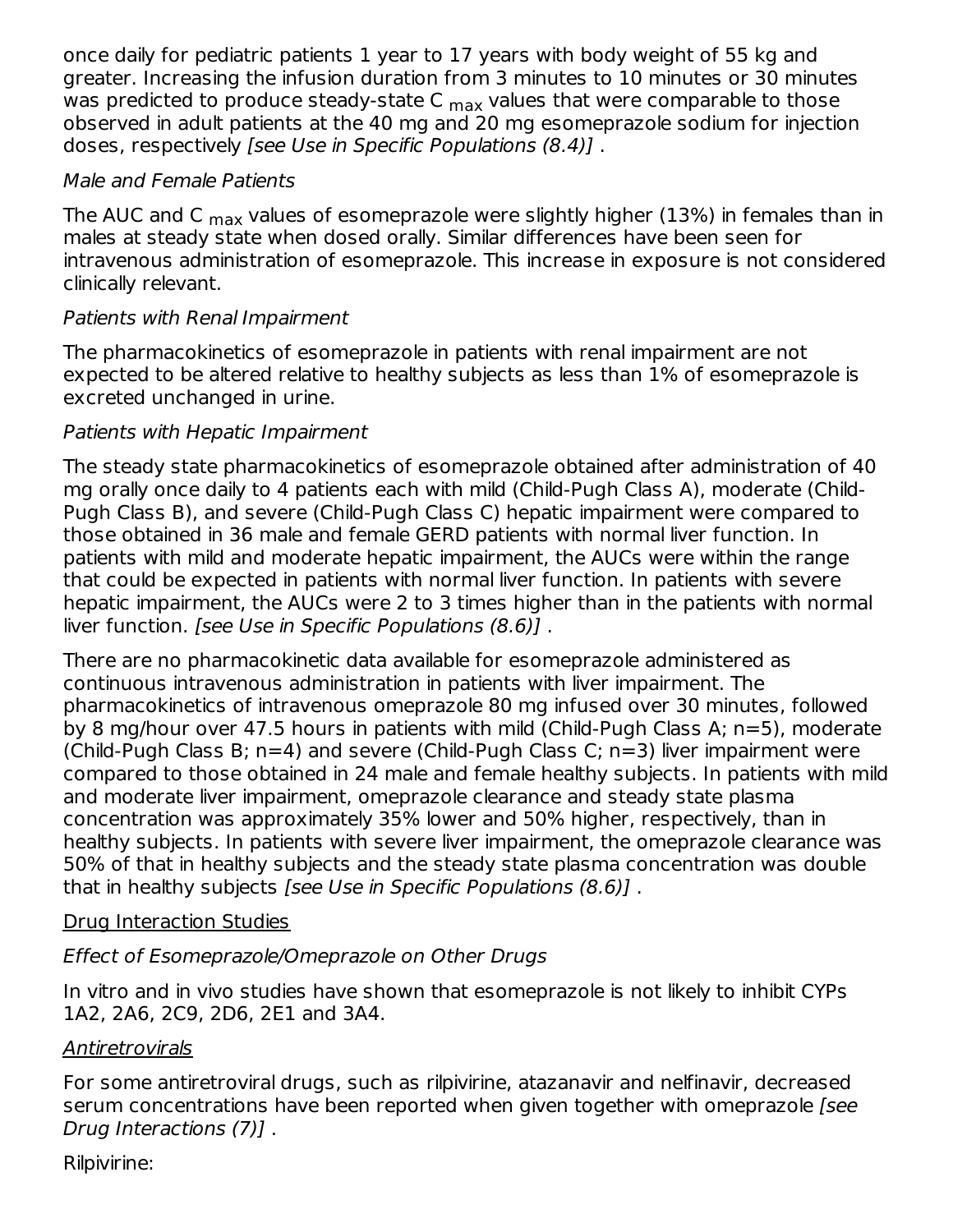Following multiple doses of rilpivirine (150 mg, daily) and omeprazole (20 mg, daily), AUC was decreased by 40%, C <sub>max</sub> by 40%, and C <sub>min</sub> by 33% for rilpivirine *[see* Contraindications (4)] .

#### Nelfinavir:

Following multiple doses of nelfinavir (1250 mg, twice daily) and omeprazole (40 mg daily), AUC was decreased by 36% and 92%, C <sub>max</sub> by 37% and 89% and C <sub>min</sub> by 39% and 75% respectively for nelfinavir and M8.

#### Atazanavir:

Following multiple doses of atazanavir (400 mg, daily) and omeprazole (40 mg, daily, 2 hours before atazanavir), AUC was decreased by 94%, C <sub>max</sub> by 96%, and C <sub>min</sub> by 95%.

### Saquinavir:

Following multiple dosing of saquinavir/ritonavir (1000/100 mg) twice daily for 15 days with omeprazole 40 mg daily co-administered days 11 to 15. The AUC was increased by 82%, C  $_{\sf max}$  by 75%, and C  $_{min}$  by 106%. The mechanism behind this interaction is not fully elucidated.

### Clopidogrel

In a crossover study, healthy subjects were administered clopidogrel (300 mg loading dose followed by 75 mg per day as the maintenance dosage for 28 days) alone and with esomeprazole (40 mg orally once daily at the same time as clopidogrel) for 29 days. Exposure to the active metabolite of clopidogrel was reduced by 35% to 40% over this time period when clopidogrel and esomeprazole were administered together. Pharmacodynamic parameters were also measured and demonstrated that the change in inhibition of platelet aggregation was related to the change in the exposure to clopidogrel active metabolite [see Warnings and Precautions (5.6), Drug Interactions (7)]

# Mycophenolate Mofetil

Administration of omeprazole 20 mg twice daily for 4 days and a single 1000 mg dose of MMF approximately one hour after the last dose of omeprazole to 12 healthy subjects in a cross-over study resulted in a 52% reduction in the C <sub>max</sub> and 23% reduction in the AUC of MPA [see Drug Interactions (7)] .

### Cilostazol

.

Omeprazole acts as an inhibitor of CYP2C19. Omeprazole, given in doses of 40 mg daily for one week to 20 healthy subjects in cross-over study, increased C <sub>max</sub> and AUC of cilostazol by  $18\%$  and 26% respectively. The C  $_{\sf max}$  and AUC of one of the active metabolites, 3,4-dihydro-cilostazol, which has 4-7 times the activity of cilostazol, were increased by 29% and 69%, respectively. Co-administration of cilostazol with omeprazole is expected to increase concentrations of cilostazol and the above mentioned active metabolite [see Drug Interactions (7)] .

### Diazepam

Co-administration of esomeprazole 30 mg and diazepam, a CYP2C19 substrate, resulted in a 45% decrease in clearance of diazepam. Increased plasma levels of diazepam were observed 12 hours after dosing and onwards. However, at that time, the plasma levels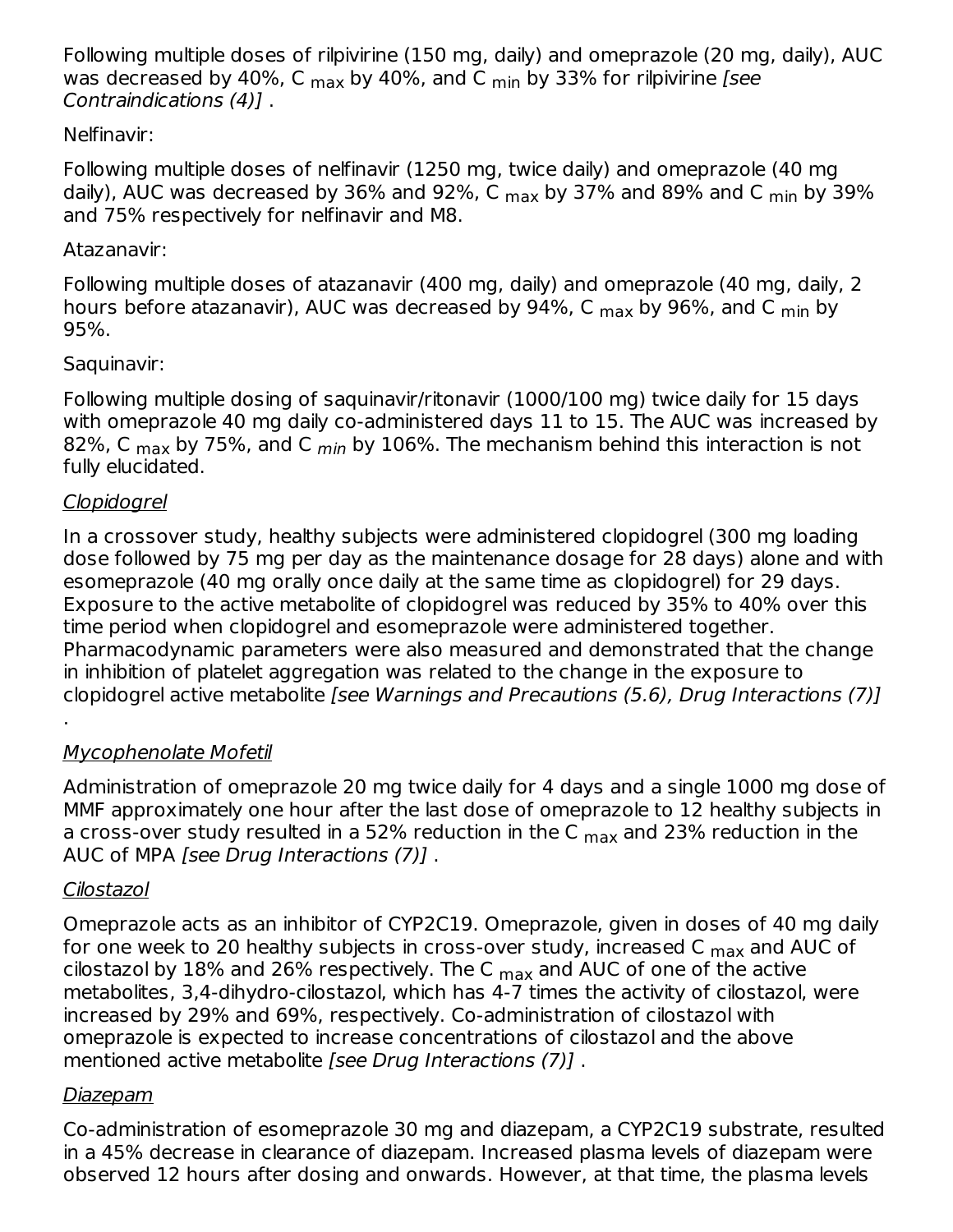of diazepam were below the therapeutic interval, and thus this interaction is unlikely to be of clinical relevance.

### Digoxin

Concomitant administration of omeprazole 20 mg once daily and digoxin in healthy subjects increased the bioavailability of digoxin by 10% (30% in two subjects) [see Drug Interactions (7)] .

### Other Drugs

Concomitant administration of esomeprazole and either naproxen (non-selective NSAID) did not identify any clinically relevant changes in the pharmacokinetic profiles of these NSAIDs.

### Effect of Other Drugs on Esomeprazole/Omeprazole

### St. John's Wort

In a cross-over study in 12 healthy male subjects, St. John's Wort (300 mg three times daily for 14 days) significantly decreased the systemic exposure of omeprazole in CYP2C19 poor metabolizers (C  $_{\sf max}$  and AUC decreased by 37.5% and 37.9%, respectively) and extensive metabolizers (C  $_{\rm max}$  and AUC decreased by 49.6% and 43.9%, respectively) [see Drug Interactions (7)] .

#### Voriconazole

Concomitant administration of omeprazole and voriconazole (a combined inhibitor of CYP2C19 and CYP3A4) resulted in more than doubling of the omeprazole exposure. When voriconazole (400 mg every 12 hours for one day, followed by 200 mg once daily for 6 days) was given with omeprazole (40 mg once daily for 7 days) to healthy subjects, the steady-state C <sub>max</sub> and AUC <sub>0-24</sub> of omeprazole significantly increased: an average of 2 times (90% CI: 1.8, 2.6) and 4 times (90% CI: 3.3, 4.4), respectively, as compared to when omeprazole was given without voriconazole [see Drug Interactions  $(7)$ ].

### Other Drugs

Co-administration of esomeprazole with oral contraceptives, diazepam, phenytoin, quinidine, naproxen (non-selective NSAID) did not seem to change the pharmacokinetic profile of esomeprazole.

### **12.4 Microbiology**

### Effects on Gastrointestinal Microbial Ecology

Decreased gastric acidity due to any means including proton pump inhibitors, increases gastric counts of bacteria normally present in the gastrointestinal tract. Treatment with proton pump inhibitors may lead to slightly increased risk of gastrointestinal infections such as Salmonella and Campylobacter and, in hospitalized patients, possibly also Clostridium difficile.

### **12.5 Pharmacogenomics**

CYP2C19, a polymorphic enzyme, is involved in the metabolism of esomeprazole. The CYP2C19\*1 allele is fully functional while the CYP2C19\*2 and \*3 alleles are nonfunctional. There are other alleles associated with no or reduced enzymatic function. Patients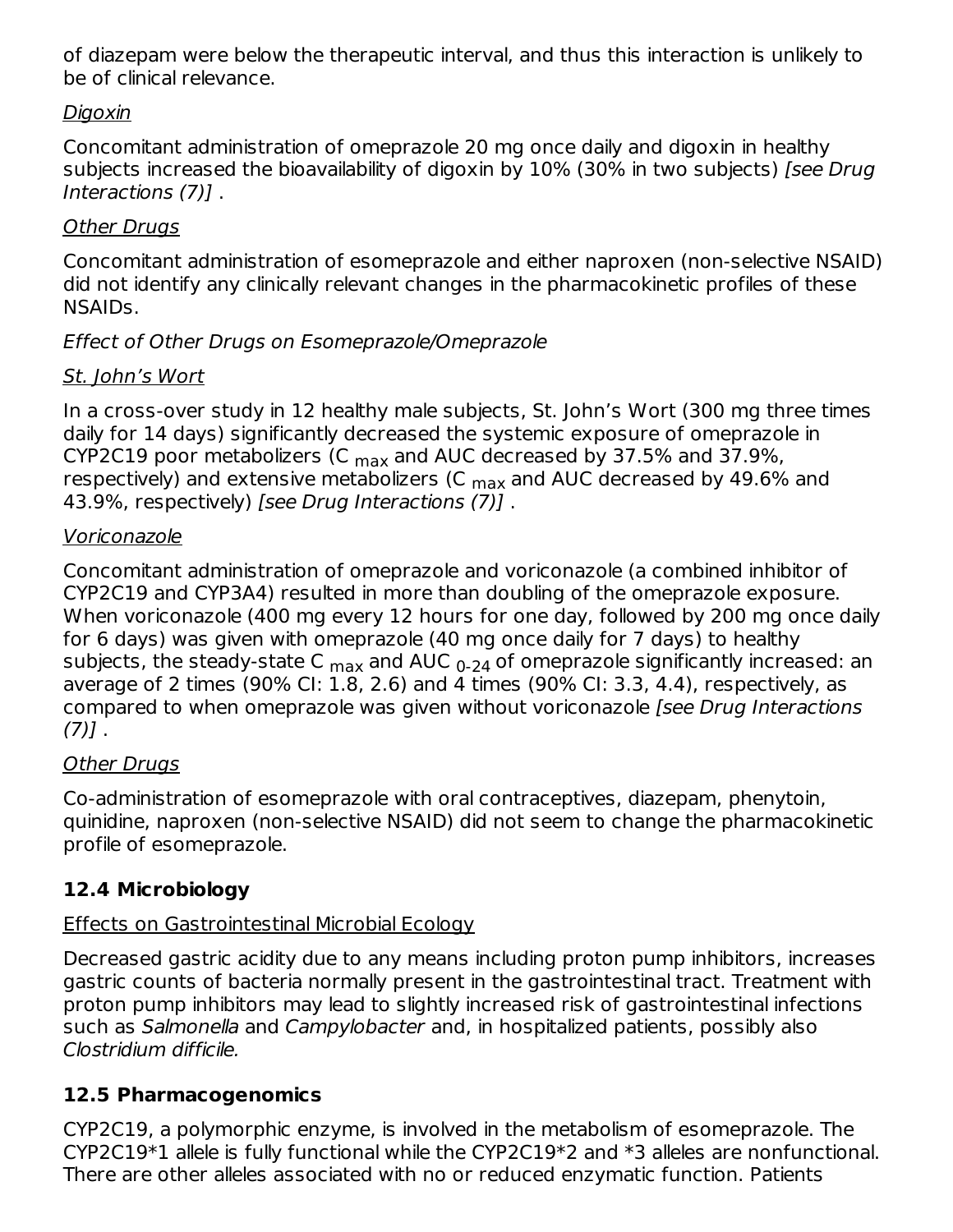carrying two fully functional alleles are extensive metabolizers and those carrying two loss-of-function alleles are poor metabolizers. The systemic exposure to esomeprazole varies with a patient's metabolism status: poor metabolizers > intermediate metabolizers > extensive metabolizers. Approximately 3% of Caucasians and 15 to 20% of Asians are CYP2C19 poor metabolizers.

Systemic esomeprazole exposures were modestly higher (approximately 17%) in CYP2C19 intermediate metabolizers (IM; n=6) compared to extensive metabolizers (EM; n=17) of CYP2C19. Similar pharmacokinetic differences were noted across these genotypes in a study of Chinese healthy subjects that included 7 EMs and 11 IMs. There is very limited pharmacokinetic information for poor metabolizers (PM) from these studies.

At steady state following once daily administration of esomeprazole sodium for injection 40 mg, the ratio of AUC in Poor Metabolizers to AUC in the rest of the population (EMs) is approximately 1.5. This change in exposure is not considered clinically meaningful.

## **13 NONCLINICAL TOXICOLOGY**

### **13.1 Carcinogenesis, Mutagenesis, Impairment of Fertility**

The carcinogenic potential of esomeprazole was assessed using omeprazole studies. In two 24-month oral carcinogenicity studies in rats, omeprazole at daily doses of 1.7, 3.4, 13.8, 44.0, and 140.8 mg/kg/day (about 0.4 to 34 times the human dose of 40 mg/day expressed on a body surface area basis) produced gastric ECL cell carcinoids in a doserelated manner in both male and female rats; the incidence of this effect was markedly higher in female rats, which had higher blood levels of omeprazole. Gastric carcinoids seldom occur in the untreated rat. In addition, ECL cell hyperplasia was present in all treated groups of both sexes. In one of these studies, female rats were treated with 13.8 mg omeprazole/kg/day (about 3.4 times the human dose of 40 mg/day on a body surface area basis) for 1 year, then followed for an additional year without the drug. No carcinoids were seen in these rats. An increased incidence of treatment-related ECL cell hyperplasia was observed at the end of 1 year (94% treated vs 10% controls). By the second year the difference between treated and control rats was much smaller (46% vs 26%) but still showed more hyperplasia in the treated group. Gastric adenocarcinoma was seen in one rat (2%). No similar tumor was seen in male or female rats treated for 2 years. For this strain of rat no similar tumor has been noted historically, but a finding involving only one tumor is difficult to interpret. A 78-week oral mouse carcinogenicity study of omeprazole did not show increased tumor occurrence, but the study was not conclusive.

Esomeprazole was negative in the Ames mutation test, in the *in vivo* rat bone marrow cell chromosome aberration test, and the in vivo mouse micronucleus test. Esomeprazole, however, was positive in the in vitro human lymphocyte chromosome aberration test. Omeprazole was positive in the *in vitro* human lymphocyte chromosome aberration test, the *in vivo* mouse bone marrow cell chromosome aberration test, and the *in vivo* mouse micronucleus test.

The potential effects of esomeprazole on fertility and reproductive performance were assessed using omeprazole studies. Omeprazole at oral doses up to 138 mg/kg/day in rats (about 34 times the human dose of 40 mg/day on a body surface area basis) was found to have no effect on reproductive performance of parental animals.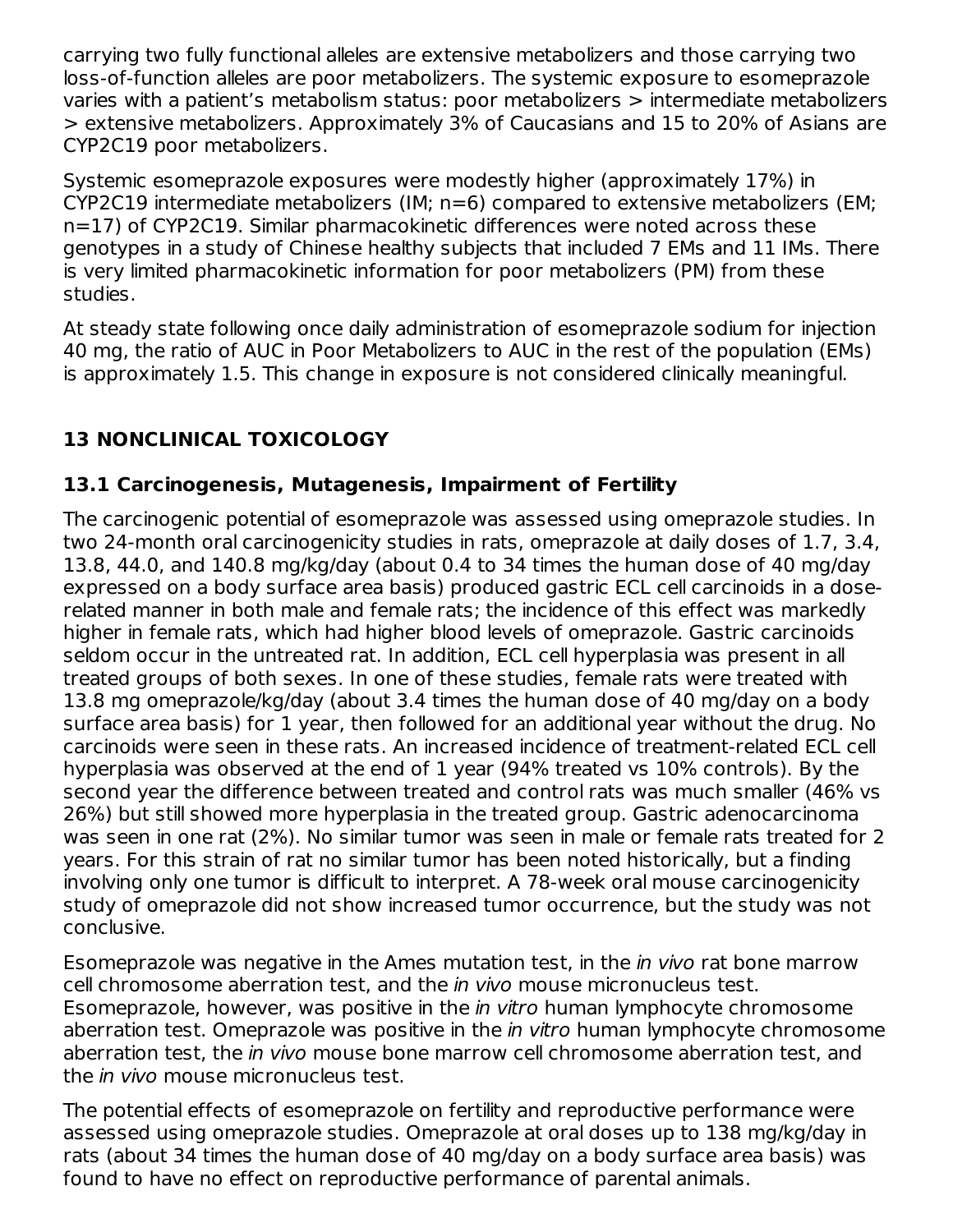### **13.2 Animal Toxicology and/or Pharmacology**

### Reproduction Studies

Reproduction studies have been performed in rats at oral doses up to 280 mg/kg/day (about 68 times an oral human dose of 40 mg on a body surface area basis) and in rabbits at oral doses up to 86 mg/kg/day (about 42 times an oral human dose of 40 mg on a body surface area basis) and have revealed no evidence of impaired fertility or harm to the fetus due to esomeprazole [see Use in Specific Populations (8.1)].

found to have no effect on reproductive performance of parental animals.

### Juvenile Animal Study

A 28-day toxicity study with a 14-day recovery phase was conducted in juvenile rats with esomeprazole magnesium at doses of 70 to 280 mg/kg/day (about 17 to 68 times a daily oral human dose of 40 mg on a body surface area basis). An increase in the number of deaths at the high dose of 280 mg/kg/day was observed when juvenile rats were administered esomeprazole magnesium from postnatal day 7 through postnatal day 35. In addition, doses equal to or greater than 140 mg/kg/day (about 34 times a daily oral human dose of 40 mg on a body surface area basis), produced treatmentrelated decreases in body weight (approximately 14%) and body weight gain, decreases in femur weight and femur length, and affected overall growth. Comparable findings described above have also been observed in this study with another esomeprazole salt, esomeprazole strontium, at equimolar doses of esomeprazole.

### **14 CLINICAL STUDIES**

## **14.1 Acid Suppression in GERD**

Four multicenter, open-label, two-period crossover studies were conducted to compare the pharmacodynamic effects of esomeprazole following intravenous or oral administration on acid suppression in 206 patients with symptoms of GERD with or without erosive esophagitis. Patients were randomized to receive either 20 or 40 mg of esomeprazole sodium for injection or oral esomeprazole once daily for 10 days (Period 1), and then were switched in Period 2 to the other formulation for 10 days, matching their respective dose from Period 1. Esomeprazole sodium for injection 20 mg and 40 mg was administered as a 3-minute injection in two of the studies and as a 15-minute infusion in the other two studies.

The patient population ranged from 18 to 72 years old; 54% were female; 53% Caucasian, 24% Black, 5% Asian, and 17% other race. Basal acid output (BAO) and maximal acid output (MAO) were determined 22 to 24 hours post-dose on Period 1, Day 11; on Period 2, Day 3; and on Period 2, Day 11. BAO and MAO were estimated from 1 hour continuous collections of gastric contents prior to and following (respectively) subcutaneous injection of 6.0 mcg/kg of pentagastrin.

In these studies, after 10 days of once daily administration, esomeprazole sodium for injection 20 mg and 40 mg were similar to the corresponding oral dosage of esomeprazole in their ability to suppress BAO and MAO in these GERD patients (see Table 9 below).

There were no major changes in acid suppression when switching between intravenous and oral dosage forms.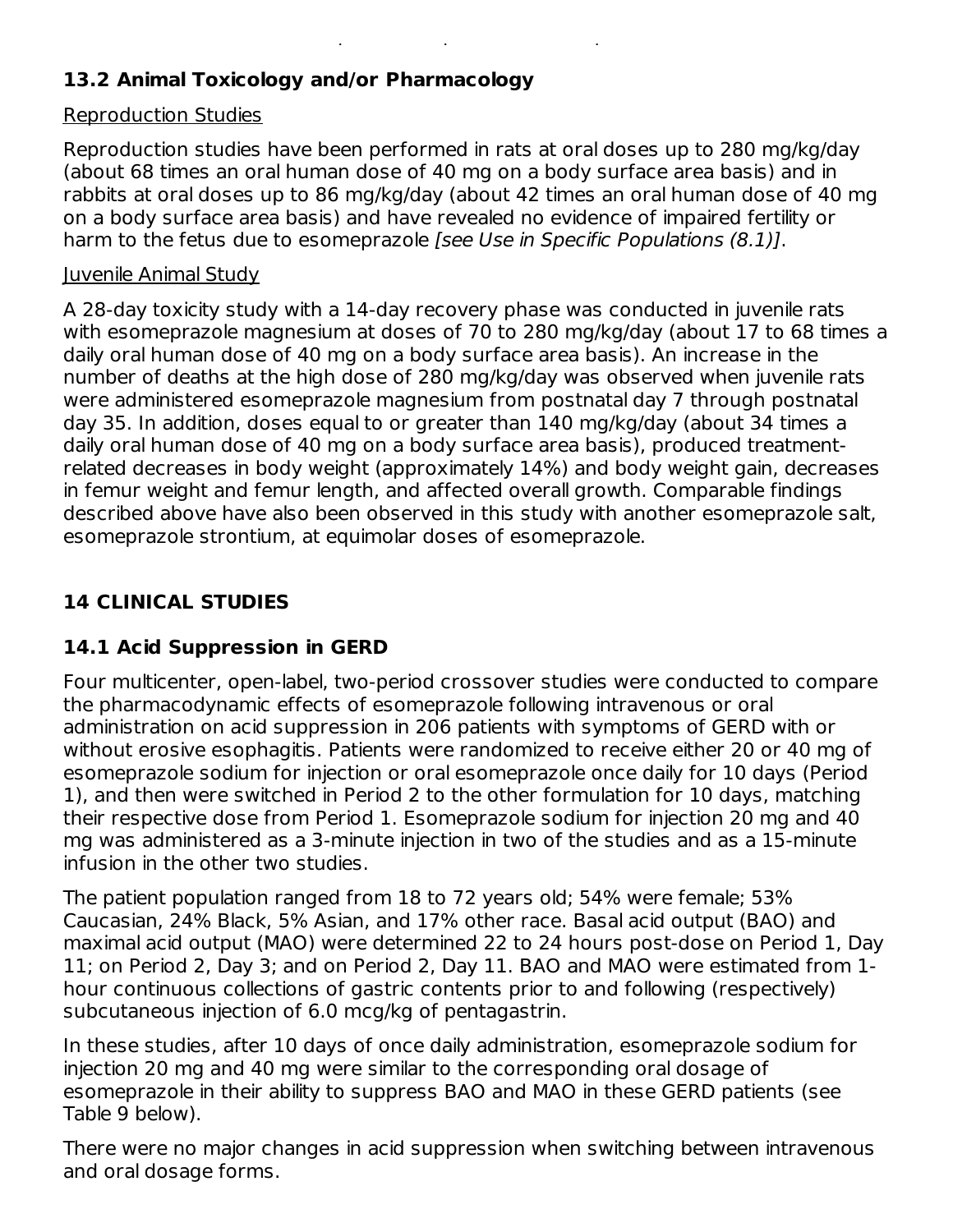#### **Table 9: Mean (SD) BAO and MAO Measured 22 to 24 Hours Post-Dose Following Once Daily Oral and Intravenous Administration of Esomeprazole for 10 days in GERD Patients with or without a History of EE**

|              |    | <b>Intravenous</b>                      | BAO in mmol H+/h   |        | MAO in mmol $H+/h$         |            |
|--------------|----|-----------------------------------------|--------------------|--------|----------------------------|------------|
| <b>Study</b> | mg | Dose in Administration<br><b>Method</b> | <b>Intravenous</b> | Oral   | Intravenous                | Oral       |
|              | 20 | 3-minute                                | 0.71(1.24)         | 0.69   | $5.96(5.41)$ $ 5.27(5.39)$ |            |
| $ 1 (N=42) $ |    | injection                               |                    | (1.24) |                            |            |
|              | 20 | 15-minute                               | 0.78(1.38)         | 0.82   | 5.95(4.00)                 | 5.26(4.12) |
| $ 2 (N=44) $ |    | infusion                                |                    | (1.34) |                            |            |
|              | 40 | 3-minute                                | 0.36(0.61)         | 0.31   | 5.06(3.90)                 | 4.41(3.11) |
| $ 3 (N=50) $ |    | injection                               |                    | (0.55) |                            |            |
|              | 40 | 15-minute                               | 0.36(0.79)         | 0.22   | 4.74(3.65)                 | 3.52(2.86) |
| $ 4 (N=47) $ |    | infusion                                |                    | (0.39) |                            |            |

### **14.2 Bleeding Gastric or Duodenal Ulcers**

A randomized, double blind, placebo-controlled clinical study was conducted in 764 patients who presented with endoscopically confirmed gastric or duodenal ulcer bleeding. The population was 18 to 98 years old; 68% were male, 87% Caucasian, 1% Black, 7% Asian, and 4% other race. Following endoscopic hemostasis, patients were randomized to either placebo or esomeprazole sodium for injection 80 mg as an intravenous infusion over 30 minutes followed by a continuous infusion of 8 mg/hour for a total of 72 hours. After the initial 72-hour period, all patients received an oral PPI for 27 days. The occurrence of rebleeding within 3 days of randomization was 5.9% in the esomeprazole sodium for injection treated group compared to 10.3% for the placebo group (treatment difference -4.4%; 95% confidence interval: -8.3%, -0.6%; p=0.03). This treatment difference was similar to that observed at Day 7 and Day 30, during which all patients were receiving an oral PPI.

A randomized, double blind, placebo-controlled single-center study conducted in Hong Kong also demonstrated a reduction compared to placebo in the risk of rebleeding within 72 hours in patients with bleeding gastric or duodenal ulcers who received racemic omeprazole, 50% of which is the S-enantiomer esomeprazole.

### **16 HOW SUPPLIED/STORAGE AND HANDLING**

Esomeprazole sodium for injection is supplied in a single-dose vial as a as a white to offwhite lyophilized powder for reconstitution containing 40 mg of esomeprazole.

Esomeprazole sodium for injection is available as follows:

NDC NumberStrengthPackage Size

14335-060-01 40 mg esomeprazole 10 vials

**Storage** 

Store at 25°C (77°F); excursions permitted to 15° to 30°C (59° to 86°F). [See USP Controlled Room Temperature.] Protect from light. Store in carton until time of use.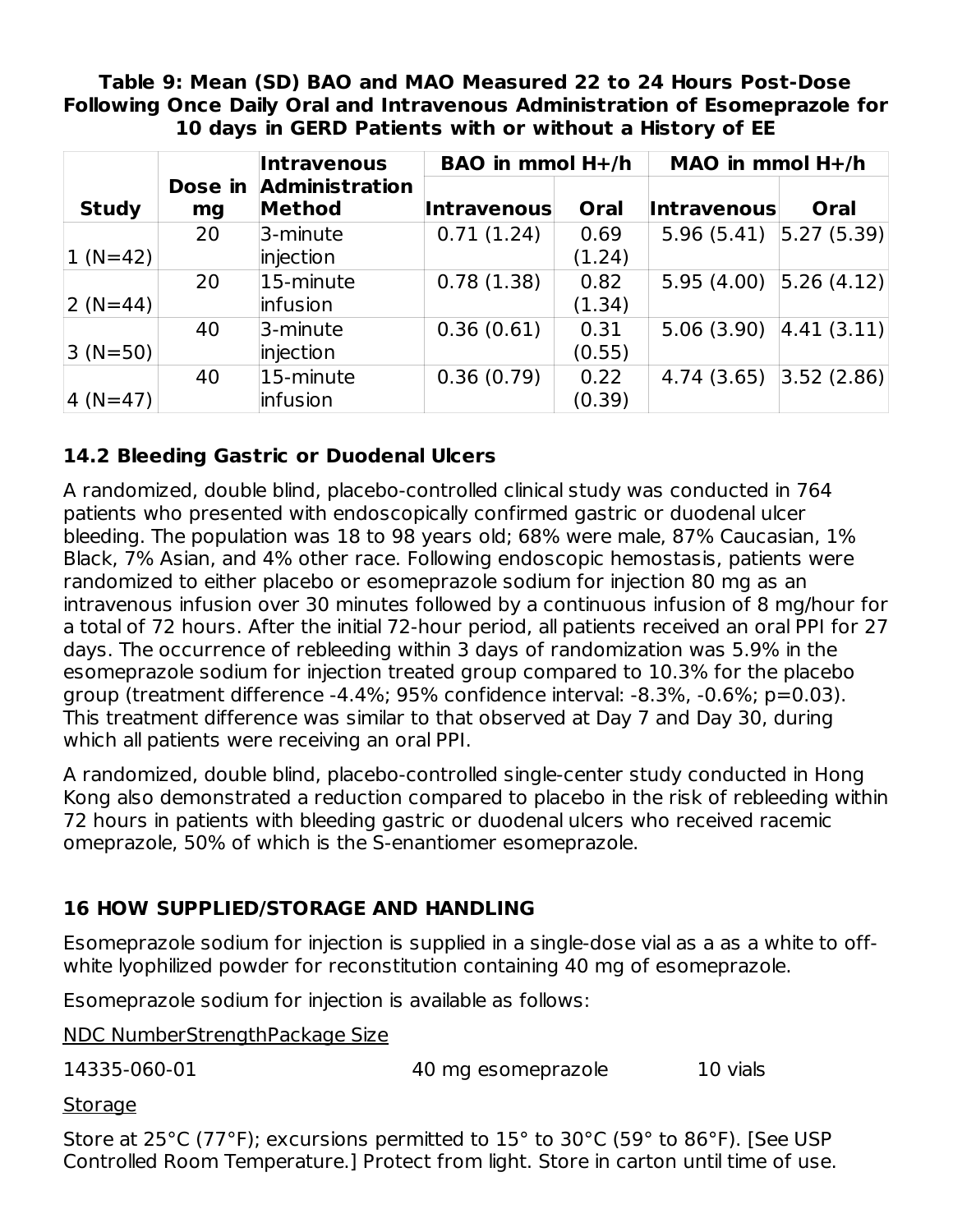Following reconstitution and administration, discard any unused portion of esomeprazole solution [see Dosage and Administration (2.4, 2.5)] .

### **17 PATIENT COUNSELING INFORMATION**

#### Adverse Reactions

Advise patients to report to their healthcare provider if they experience any signs or symptoms consistent with:

- Hypersensitivity Reactions [see Contraindications (4)]
- Acute Tubulointerstitial Nephritis [see Warnings and Precautions (5.2)]
- Clostridium difficile-Associated Diarrhea [see Warnings and Precautions (5.3)]
- Bone Fracture [see Warnings and Precautions (5.4)]
- Cutaneous and Systemic Lupus Erythematosus *[see Warnings and Precaution (5.5)]*
- Hypomagnesemia [see Warnings and Precautions (5.7)]

### Drug Interactions

Advise patients to report to their healthcare provider before they start treatment with any of the following:

- $\circ$  Rilpivirine-containing products [see Contraindications (4)]
	- Clopidogrel [see Warnings and Precautions (5.6)]
	- <sup>o</sup> St. John's Wort or rifampin *[see Warnings and Precautions (5.8)]*
	- High-dose methotrexate [see Warnings and Precautions (5.10)]

Administration

• Inform patients that antacids may be used while taking esomeprazole sodium for injection

Manufactured by:

Hainan Poly Pharm. Co., Ltd.

Guilinyang Economic Development Area, Meilan District, Haikou, Hainan 571127, China

### **PACKAGE/LABEL PRINCIPAL DISPLAY PANEL- 40 mg/Vial**

NDC 14335-060-01

Esomeprazole Sodium for Injection

40 mg mg/vial\*

For Intravenous Use Only.

Rx only

\*Each single-dose vial contains 40 mg esomeprazole (equivalent to 42.5 mg esomeprazole sodium),

edetate disodium 1.5 mg and sodium hydroxide for pH adjustment.

Single Dose Vial. Discard unused portion. Reconstitution Needed. USUAL ADULT DOSAGE: See package insert. Store at 25°C(77°F); excursions permitted to 15-30°C (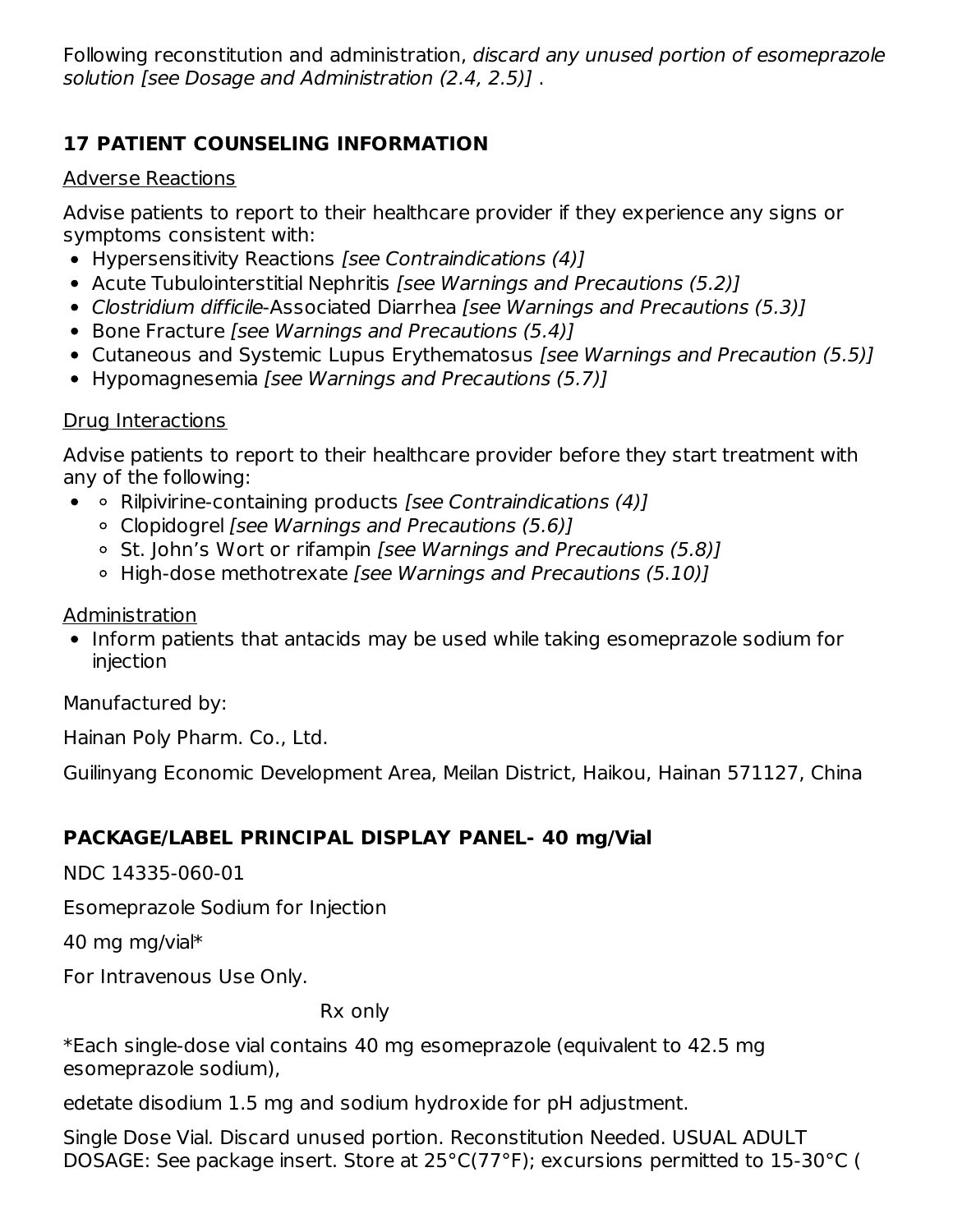# 59-86°F). [See USP Controlled Room Temperature.] Protect from light.

| NDC 14335-060-01                                                  | "Each single-dose vial contains 40 mg esomeprazole (equivalent<br>to 42.5 mg esomeprazole sodium), edetate disodium 1.5 mg and<br>═<br>sodium hydroxide for pH adjustment                                                                          |  |
|-------------------------------------------------------------------|----------------------------------------------------------------------------------------------------------------------------------------------------------------------------------------------------------------------------------------------------|--|
| <b>Esomeprazole</b><br><b>Sodium for Injection</b><br>40 mg/vial* | Single Dose Vial. Discard unused portion. Reconstitution Needed.<br>USUAL ADULT DOSAGE: See package insert. Store at 25°C<br>ڪ<br>(77°F); excursions permitted to 15-30°C (59-86°F). [See USP<br>Controlled Room Temperature.] Protect from light. |  |
| For Intravenous Use Only.<br>Rx only<br>POL                       | Coating free area for Exp.<br><b>EXP:</b><br>$\equiv$<br>Lot and Serialization data.<br>LOT:<br>Does not print.                                                                                                                                    |  |

| <b>ESOMEPRAZOLE SODIUM</b>                                       |                                            |                |                                                                                                    |                                       |                                    |  |                              |
|------------------------------------------------------------------|--------------------------------------------|----------------|----------------------------------------------------------------------------------------------------|---------------------------------------|------------------------------------|--|------------------------------|
| esomeprazole sodium injection, powder, lyophilized, for solution |                                            |                |                                                                                                    |                                       |                                    |  |                              |
|                                                                  |                                            |                |                                                                                                    |                                       |                                    |  |                              |
|                                                                  | <b>Product Information</b>                 |                |                                                                                                    |                                       |                                    |  |                              |
|                                                                  | <b>Product Type</b>                        |                | HUMAN PRESCRIPTION DRUG                                                                            |                                       | <b>Item Code (Source)</b>          |  | NDC:14335-060                |
|                                                                  | <b>Route of Administration</b>             |                | <b>INTRAVENOUS</b>                                                                                 |                                       |                                    |  |                              |
|                                                                  |                                            |                |                                                                                                    |                                       |                                    |  |                              |
|                                                                  | <b>Active Ingredient/Active Moiety</b>     |                |                                                                                                    |                                       |                                    |  |                              |
|                                                                  |                                            |                | <b>Ingredient Name</b>                                                                             |                                       | <b>Basis of</b><br><b>Strength</b> |  | <b>Strength</b>              |
|                                                                  | UNII:N3PA6559FT)                           |                | ESOMEPRAZOLE SODIUM (UNII: L2C9GWQ43H) (ESOMEPRAZOLE -                                             |                                       | <b>ESOMEPRAZOLE</b>                |  | 40 mg<br>in 5 mL             |
|                                                                  |                                            |                |                                                                                                    |                                       |                                    |  |                              |
|                                                                  | <b>Inactive Ingredients</b>                |                |                                                                                                    |                                       |                                    |  |                              |
|                                                                  |                                            |                | <b>Ingredient Name</b>                                                                             |                                       |                                    |  | <b>Strength</b>              |
|                                                                  | <b>EDETATE DISODIUM (UNII: 7FLD91C86K)</b> |                |                                                                                                    |                                       |                                    |  |                              |
| <b>SODIUM HYDROXIDE (UNII: 55X04QC32I)</b>                       |                                            |                |                                                                                                    |                                       |                                    |  |                              |
|                                                                  | <b>Packaging</b>                           |                |                                                                                                    |                                       |                                    |  |                              |
| #                                                                | <b>Item Code</b>                           |                | <b>Package Description</b>                                                                         | <b>Marketing Start</b><br><b>Date</b> |                                    |  | <b>Marketing End</b><br>Date |
| $\mathbf{1}$                                                     | NDC:14335-060-<br>01                       | 10 in 1 CARTON |                                                                                                    | 01/31/2021                            |                                    |  |                              |
| $\mathbf{1}$                                                     |                                            | Product        | 5 mL in 1 VIAL; Type 0: Not a Combination                                                          |                                       |                                    |  |                              |
|                                                                  |                                            |                |                                                                                                    |                                       |                                    |  |                              |
| <b>Marketing Information</b>                                     |                                            |                |                                                                                                    |                                       |                                    |  |                              |
|                                                                  | <b>Marketing</b><br>Category               |                | <b>Application Number or Monograph</b><br><b>Marketing Start</b><br><b>Citation</b><br><b>Date</b> |                                       | <b>Marketing End</b><br>Date       |  |                              |
| <b>ANDA</b>                                                      |                                            | ANDA215732     |                                                                                                    | 01/31/2021                            |                                    |  |                              |